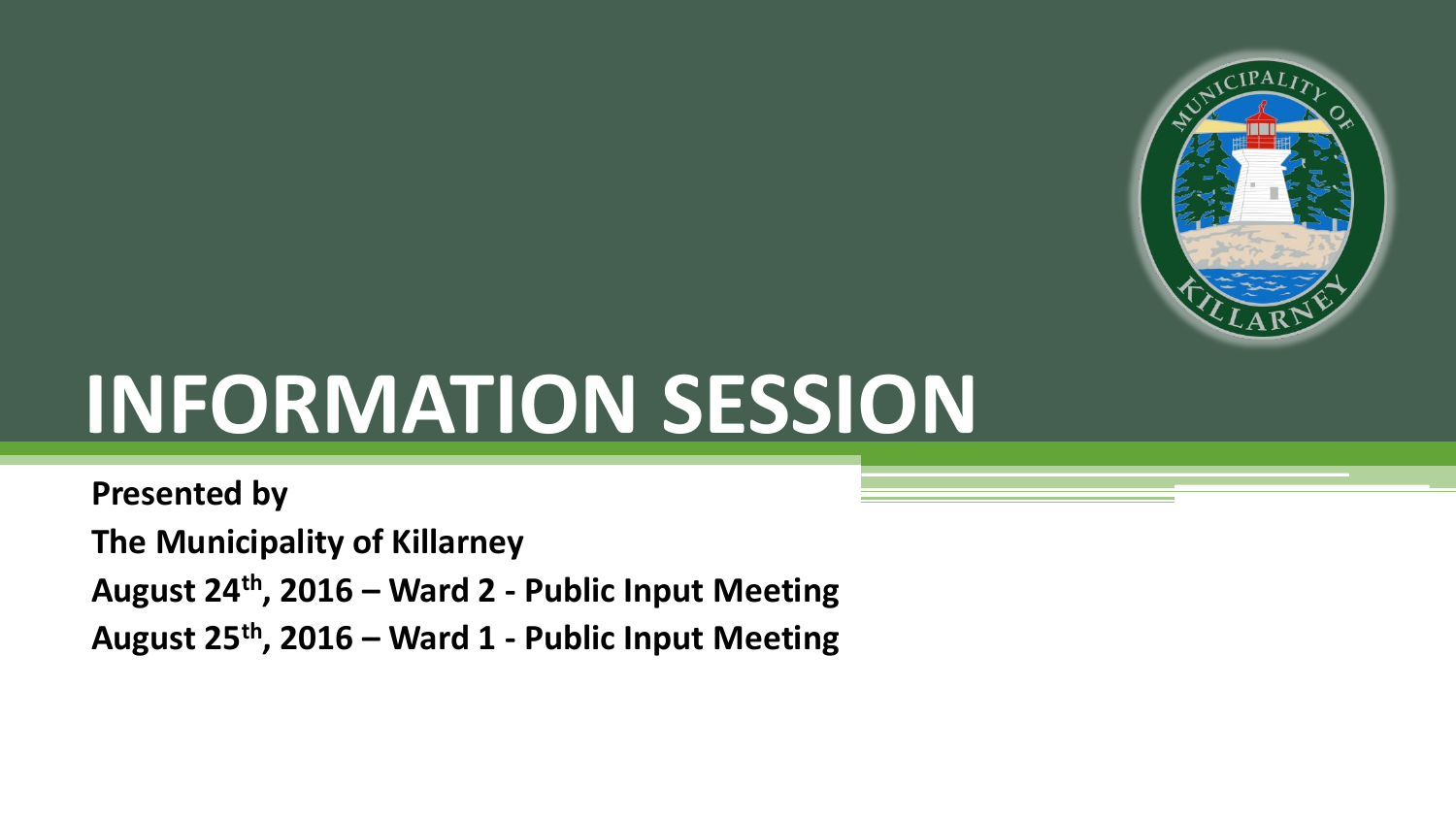# **THE RESOLUTION**

Resolution No. 16-197 below was passed at the May 18th, 2016 Regular Council Meeting:

#### **MOVED BY: PIERRE PAQUETTE SECONDED BY: NANCY WIRTZ**

**BE IT RESOLVED THAT** the Council direct staff to investigate the cost of having a study which will look into the feasibility of the implementation of an area rating system for the Municipality of Killarney.

**FURTHER THAT** two Public Information nights be setup, one in Ward 1 and one in Ward 2, and MPAC representatives be present to address questions.

#### **CARRIED**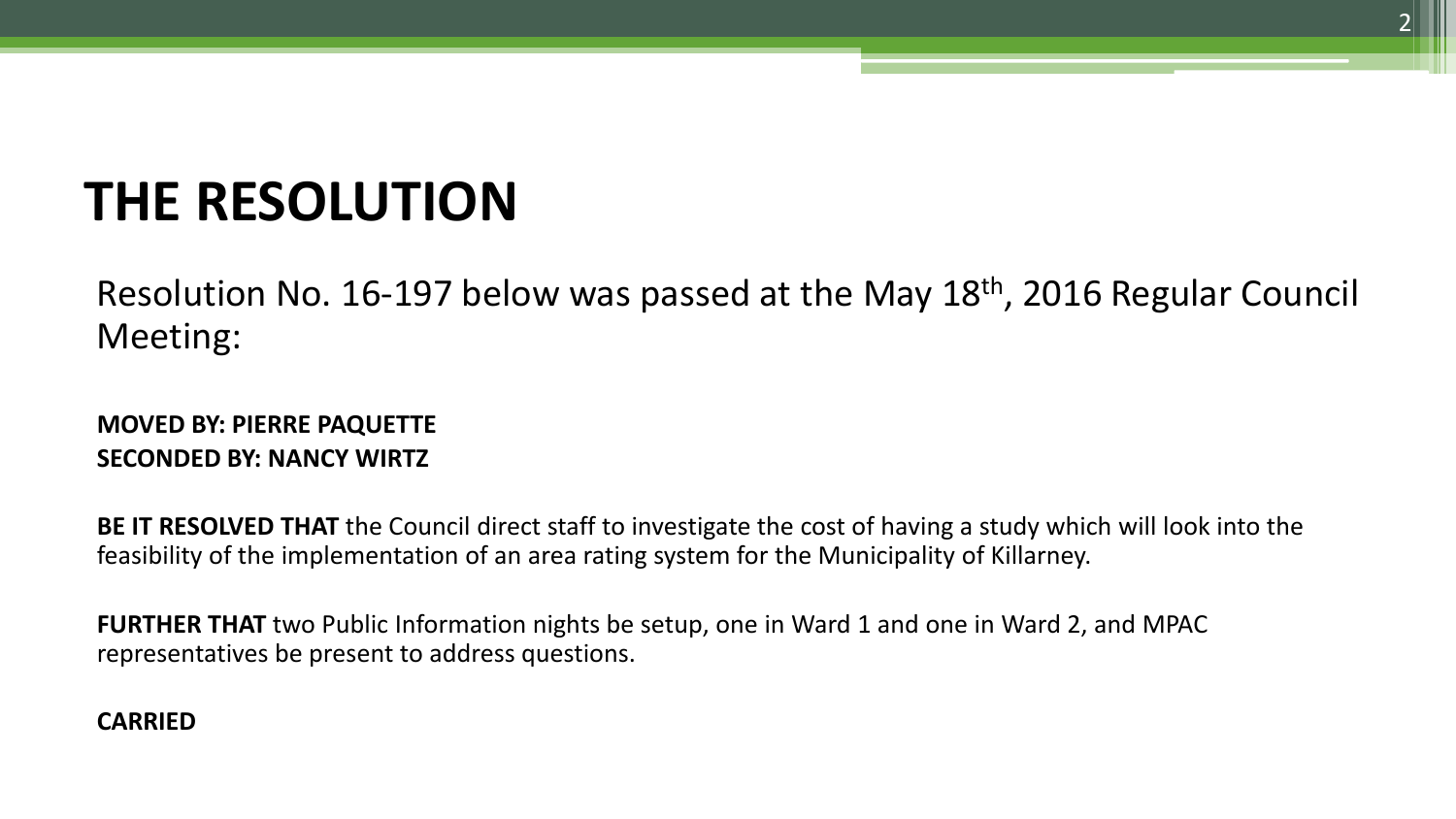### **SPECIAL SERVICES – AREA RATING**

#### • **What is special services/area rating?**

• Most often it is referred to as "area rating". The Municipal Act which governs Ontario municipalities states under Section 326 that a municipality may adopt a special services by-law for a service or activity that is not being provided or undertaken generally throughout a municipality. Attached for your information is a copy of Section 326 extracted from the Municipal Act.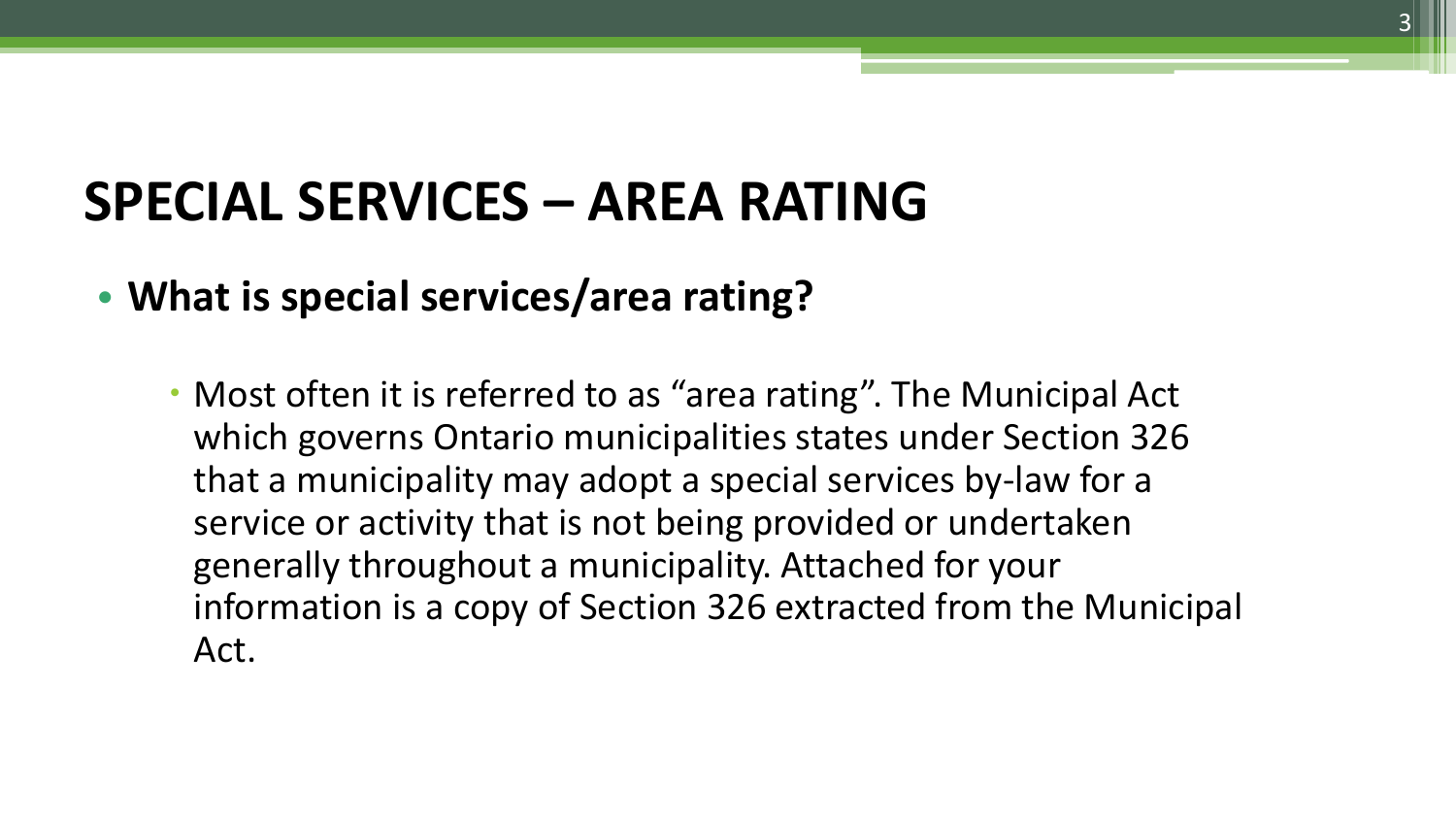• Examples of various items which are area rated in some Municipalities:

**Northeastern Manitoulin and the Islands (Little Current):** 

- Roads
- Fire Protection
- Sidewalks
- Recycling & Garbage Pick-Up
- Marina Expenses
- Crossing Guards

**The City of Greater Sudbury:** 

- Fire Services
- Transit

#### **The Township of North Huron (Wingham):**

- Policing
- Street Lighting
- Long Term Debt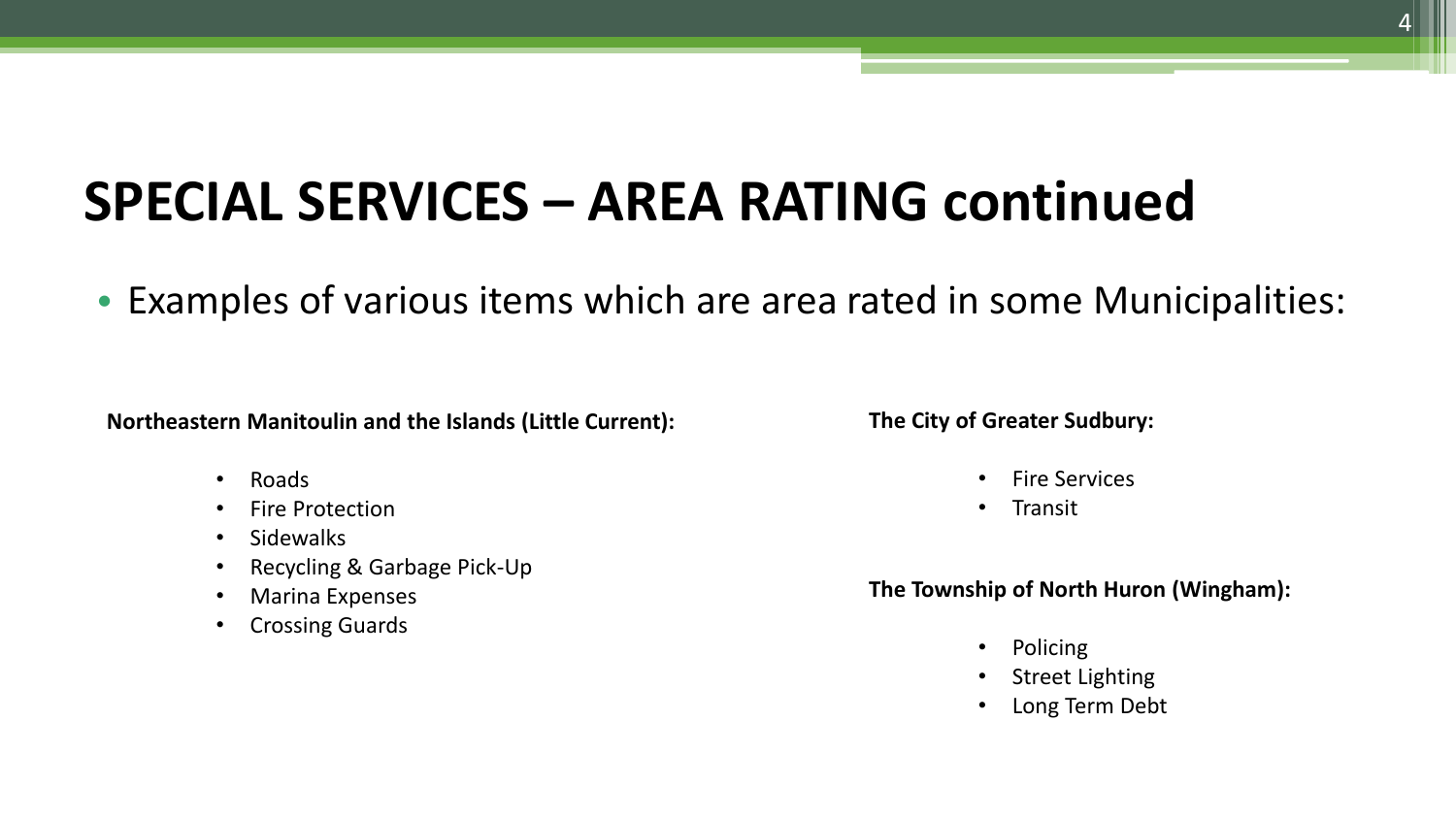#### BACKGROUND

- Amalgamation took effect on January 1, 1999 *(whereby the Township of Rutherford & George Island*   $\bullet$ *annexed 14 unorganized townships)*;
- Manitoulin and the Islands *(this was part of their amalgamation order).* These acquired islands Then on January 1, 2001 a number of islands were annexed from the Town of Northeastern formed part of Ward 1;
- The new Municipality of Killarney is vast, over 157,800 hectares, touching on three districts, Manitoulin, Sudbury and Parry Sound – it is an enormous area to service;
- Various ratepayers in the outlying areas have indicated that their taxes are too high, further that the Lighting Expenses, Community Centre Complex Expenses, Curbside Garbage Collection Expenses,  $\ddot{\phantom{0}}$ present taxation system is unfair as some ratepayers are paying for services they cannot or do not utilize. Some examples of items that could possibly be area rated: Fire Department Expenses, Street Policing Expenses, Sidewalk Expenses and Airport Expenses.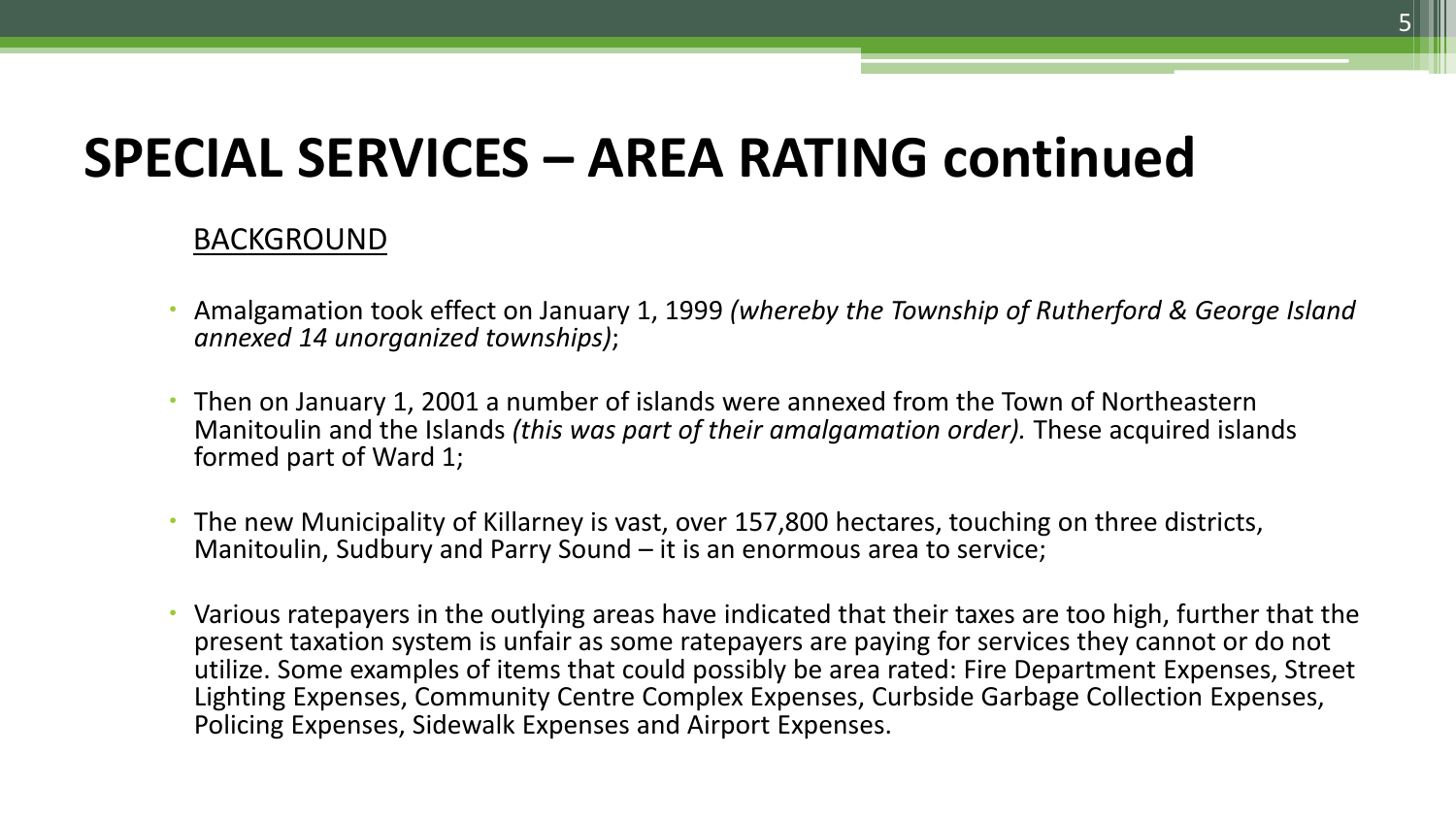BACKGROUND continued

- Services that cannot be identified as a special service: Health programs and services under Part II of the Health Protection and Promotion Act (Municipal Act, 2001 Ontario Regulation 585/06);
- An Area Rating report was prepared by staff in July 2012 which showed that village ratepayers do receive some municipal services that are not available or utilized by ratepayers outside the village;
	- $\cdot$  On August 8<sup>th</sup>, 2012, Resolution 12-183 was brought forward: BE IT RESOLVED THAT the Council for the Municipality of Killarney proceed to implement some form of Area Rating as per Section 326 of the Municipal Act, 2001 or a user fee/surcharge to rationalize service costs across the Municipality. This resolution was defeated.
- The Municipality has implemented user fees for various memberships, passes, rentals, etc. ensuring that users pay;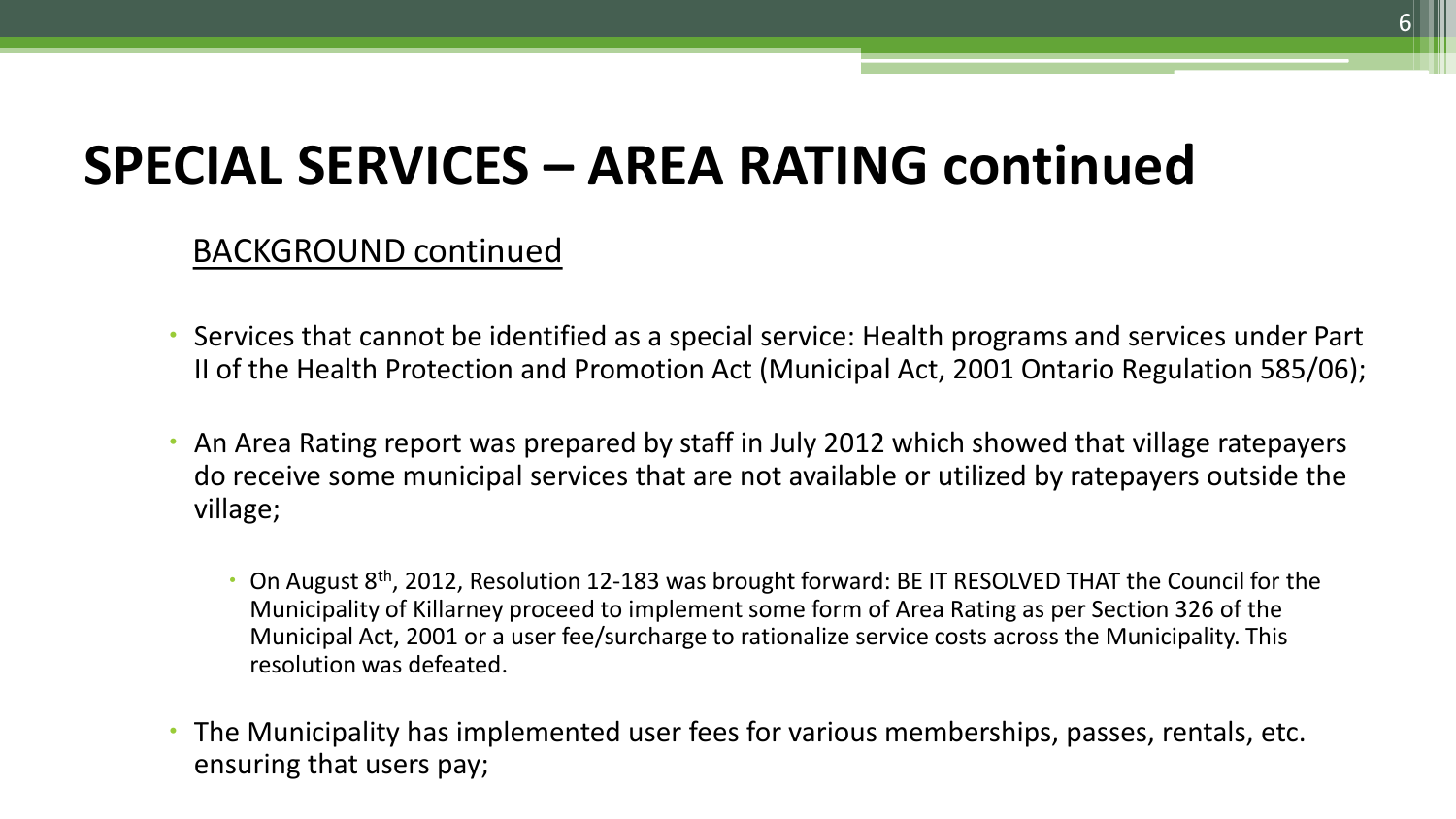#### BACKGROUND continued

- including no access and no hydro, and this will be explained a bit later in the presentation by  $\bullet$ MPAC takes various components of a property into consideration to arrive at the valuation/assessment of a property. Adjustments are applied to a number of property variables MPAC;
- and not on the value of the municipal services a property owner may or may not use. There is Taxes are not a fee for service, property taxes are based on the assessed value of your property no legislated relationship between services provided and property value. However, some municipal services for example, water/sewer service, road maintenance, etc. may have a direct impact on the assessed value of a property;
- 28 municipalities were polled, asking if they area rated, the results were:
	- 22 had not implemented any form of area rating,
	- 6 did area rate some services.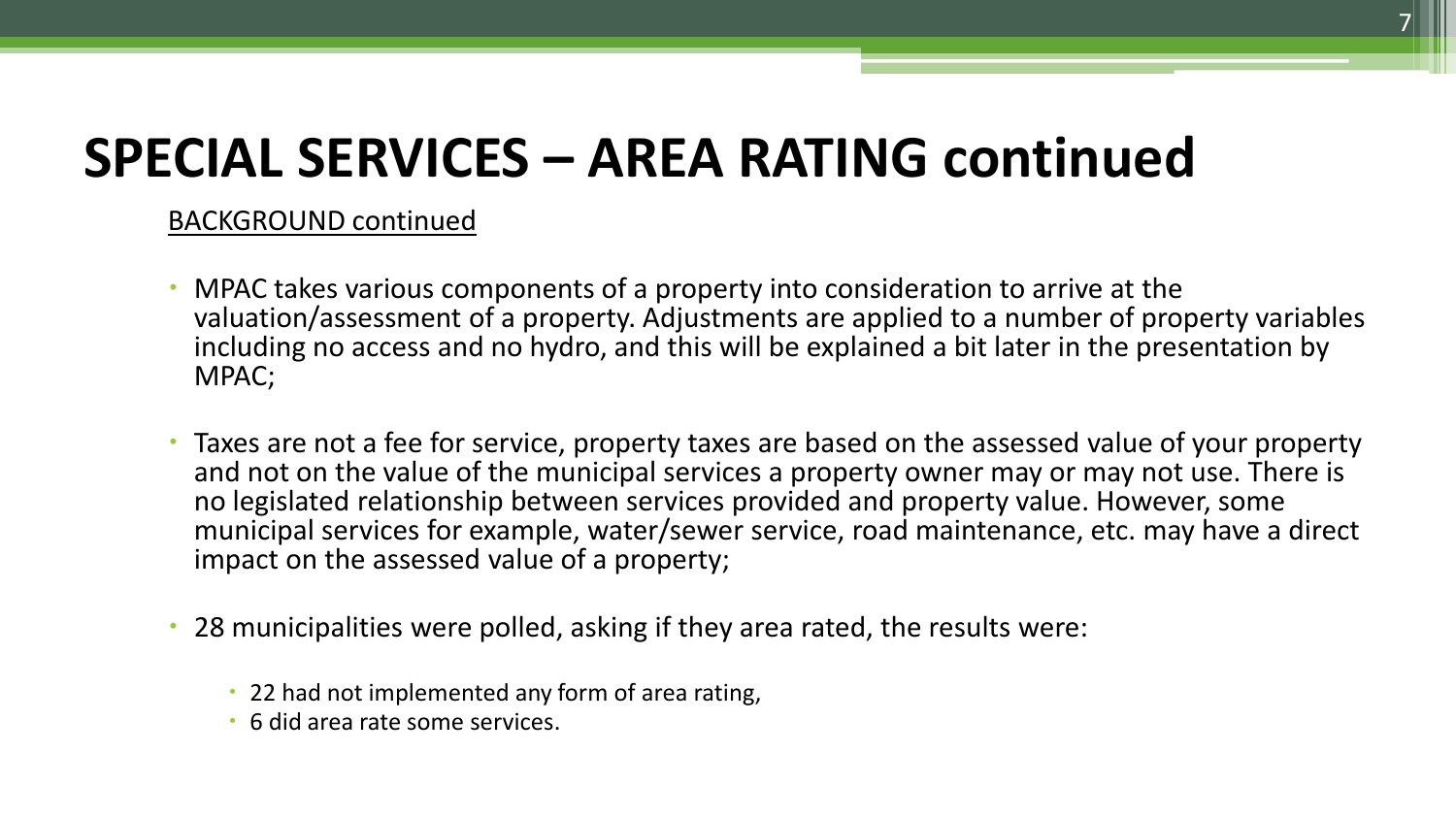• If it is determined by Council to proceed to implement a special services by-law (area rate) there may be various tax rates for different areas of our Municipality. Further, depending on the items that could be area rated in conjunction with sharing the revenues generated in the village, the Ward 2 as well as Ward 1 tax rate could also increase. It is a complex matter that requires extensive and careful consideration.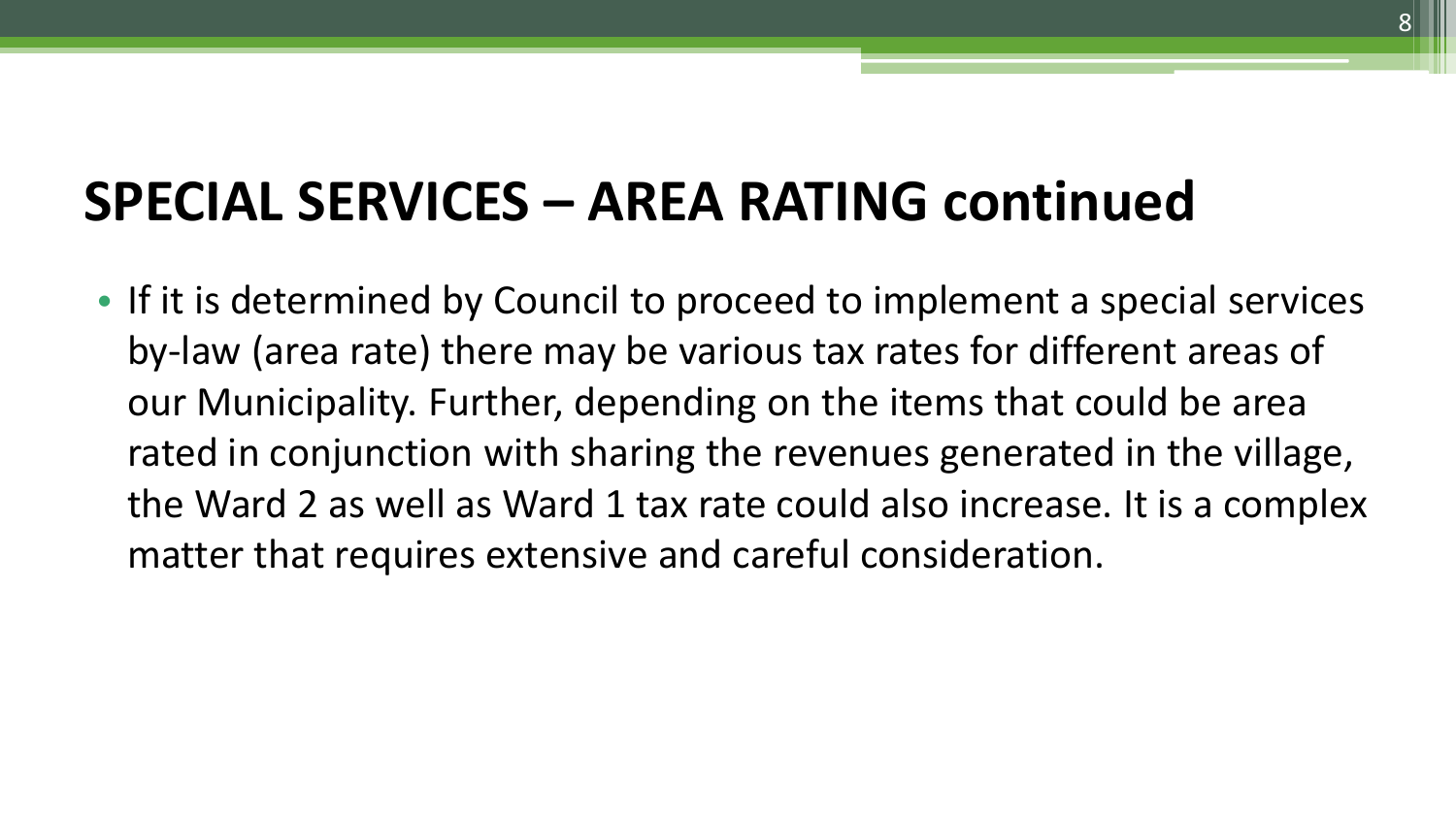## **THE PROCESS**

- Following the passage of Resolution No. 16-197, the Deputy Clerk commenced working on i nformation to be presented at the public meetings.
- The Clerk contacted:
	- <sup>o</sup> Township of the Archipelago
		- Area rated since amalgamation "in-house".
		- $\ddot{\phantom{0}}$ Ontario Municipal Board order dated March 27<sup>th</sup>, 1980 - two areas (North and South)
	- Northeastern Manitoulin & the Islands (NEMI) "in-house".
		- The "area rating" was a negotiated process at amalgamation as the Island Ratepayers were against the amalgamation so this was considered a fair solution to appease the ratepayers;
		- NEMI is the only municipality on Manitoulin Island that has more than one tax rate.  $\ddot{\phantom{0}}$
	- Latchford
		- A Review was done 5 years ago and had nothing to do with special services/area rating it was a third party internal administration review
		- Latchford does not area rate  $\ddot{\phantom{0}}$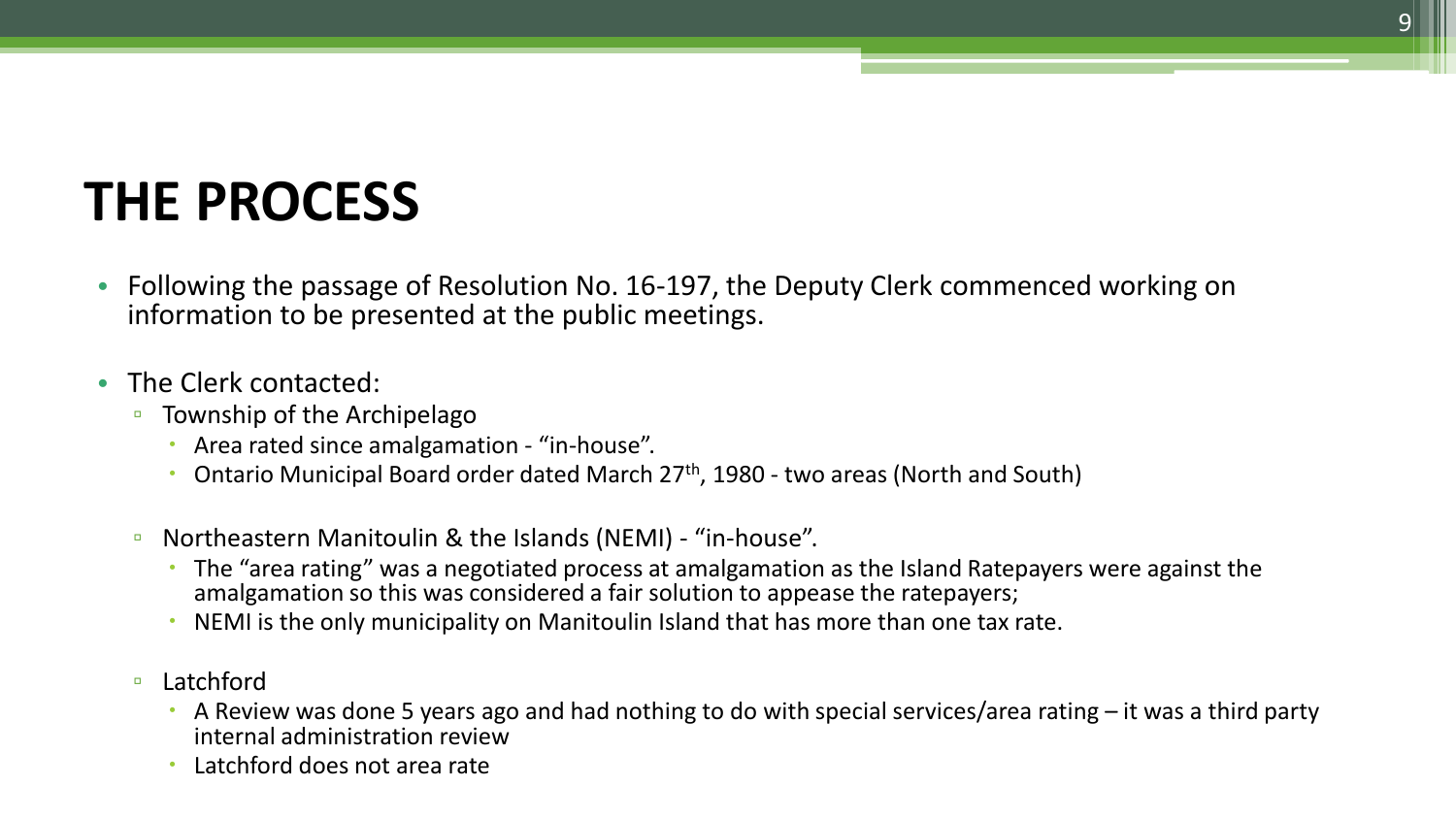#### **THE PROCESS - continued**

- Council has not directed staff to prepare the request for proposal for a third party area rating/special service report •
- Although, Staff approached a firm for an approximate estimate to conduct such a study •
- Fee would not exceed \$ 20,000 (excluding HST) •
- $\bullet$ Review of various emails from ratepayers
- • Spoke with our MMAH Representative – Bryan Searle – regarding issues
- • Reviewed information from Port Hope
- MPAC was requested to attend the public meetings to provide information and answer questions •
- • MMAH Representative – Bryan Searle was asked to facilitate the meetings but advised that MMAH does not offer this service any longer
- Further investigation by staff may be required following the public meetings as it relates to investigating the feasibility of the implementation of an area rating system for the Municipality of Killarney •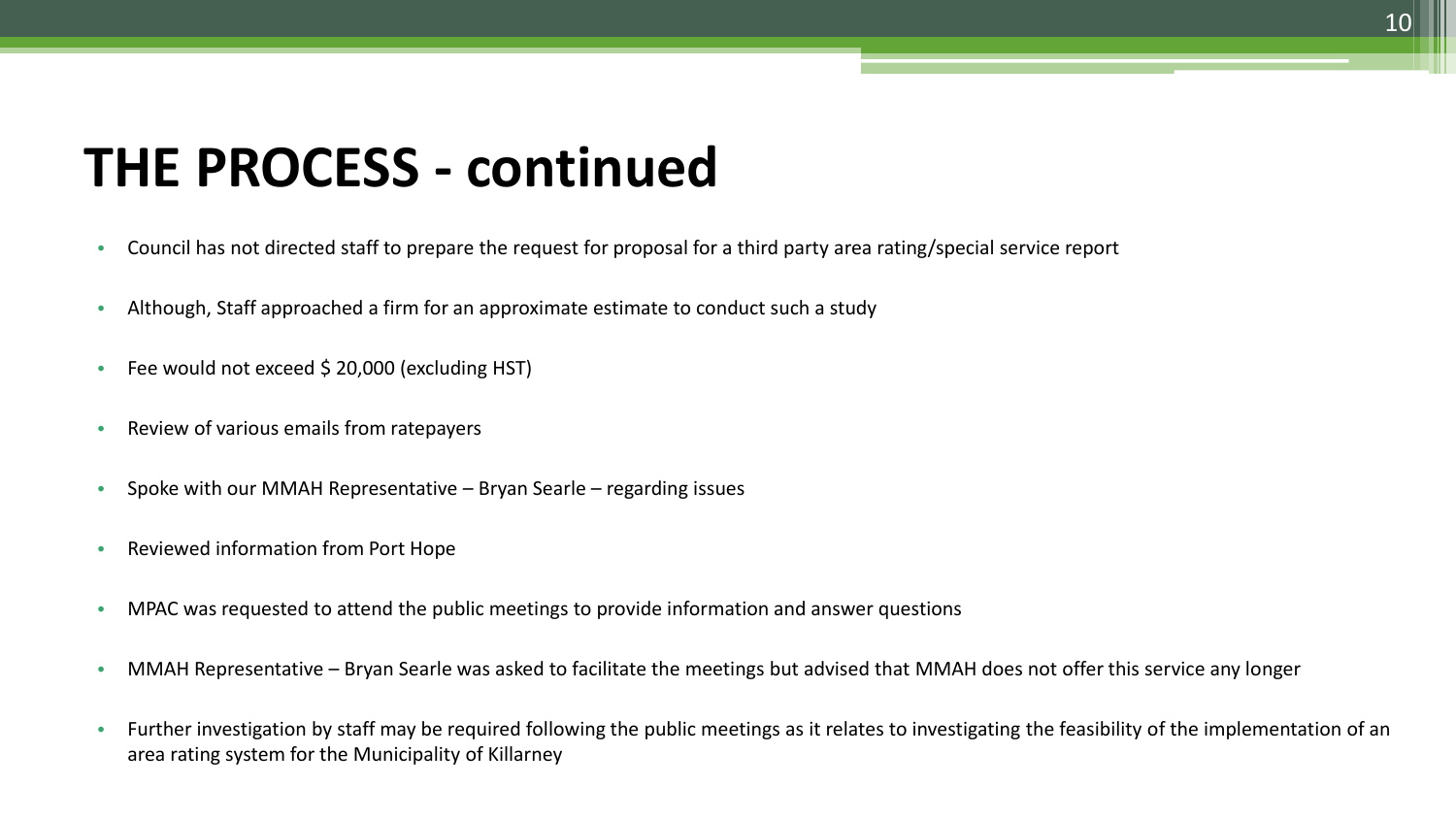# **GENERAL INFORMATION**

- undertaken generally throughout the municipality or is being provided or • Section 326 of the Municipal Act speaks to a special services by-law which a municipality may adopt for a service or activity not being provided or undertaken at different levels or in a different manner in parts of the municipality.
- keep the tax rate down. (Will be explained later in the presentation) • Expenses in both Ward 1 and Ward 2 is in excess of what is generated from taxation – the charts will show that these shortfalls are funded by the Payment-in-Lieu's (PIL) received from the Parklands and Railway. It is the revenues received from basically the parklands that allows the municipality to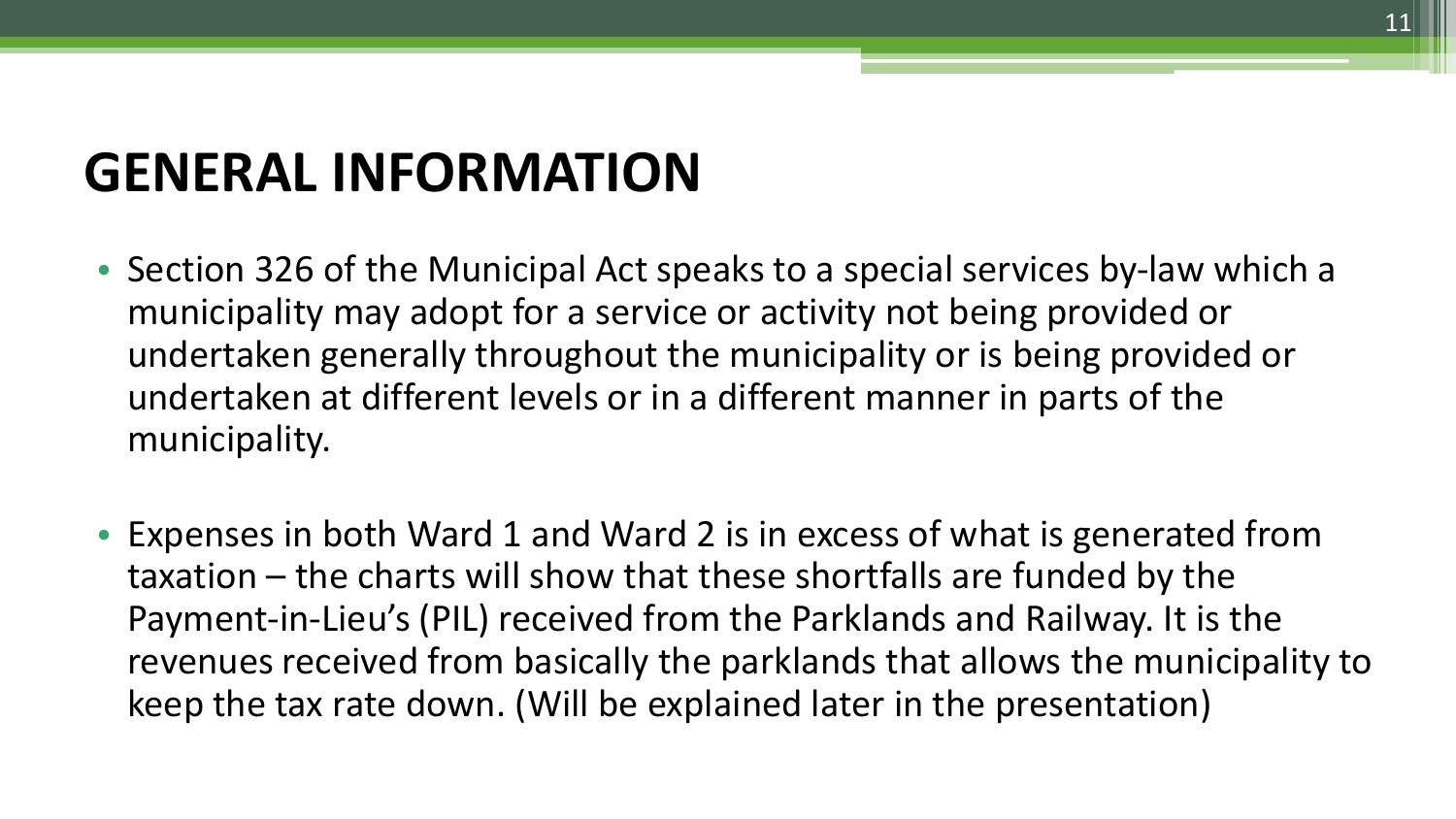### **Introduction**

- The purpose of this part of the presentation is to provide the Municipality's financial information.
- Please refrain from asking questions until the end of the presentation.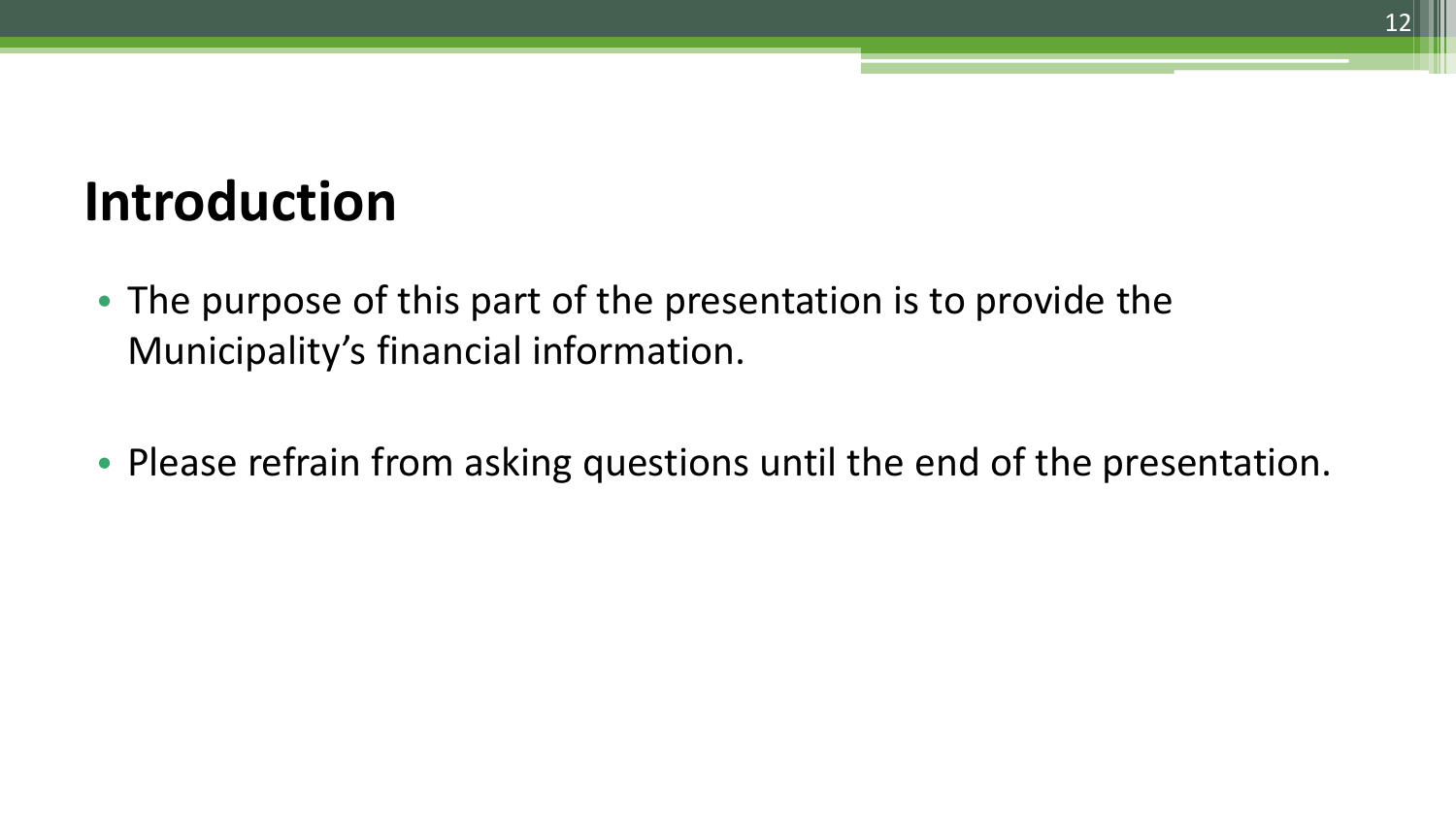#### **GLOSSARY – ACRONYMS USED DURING THE PRESENTATION**

- MPAC: Municipal Property Assessment Corporation
- CBO: Chief Building Official
- SDHU: Sudbury District Health Unit
- SEPB: Sudbury East Planning Board
- DSSAB: District Social Services Administration Board
- OMPF: Ontario Municipal Partnership Fund
- OPTA: Online Property Tax Analysis
- MMAH: Ministry of Municipal Affairs and Housing
- PIL: Payment-in-Lieu of taxes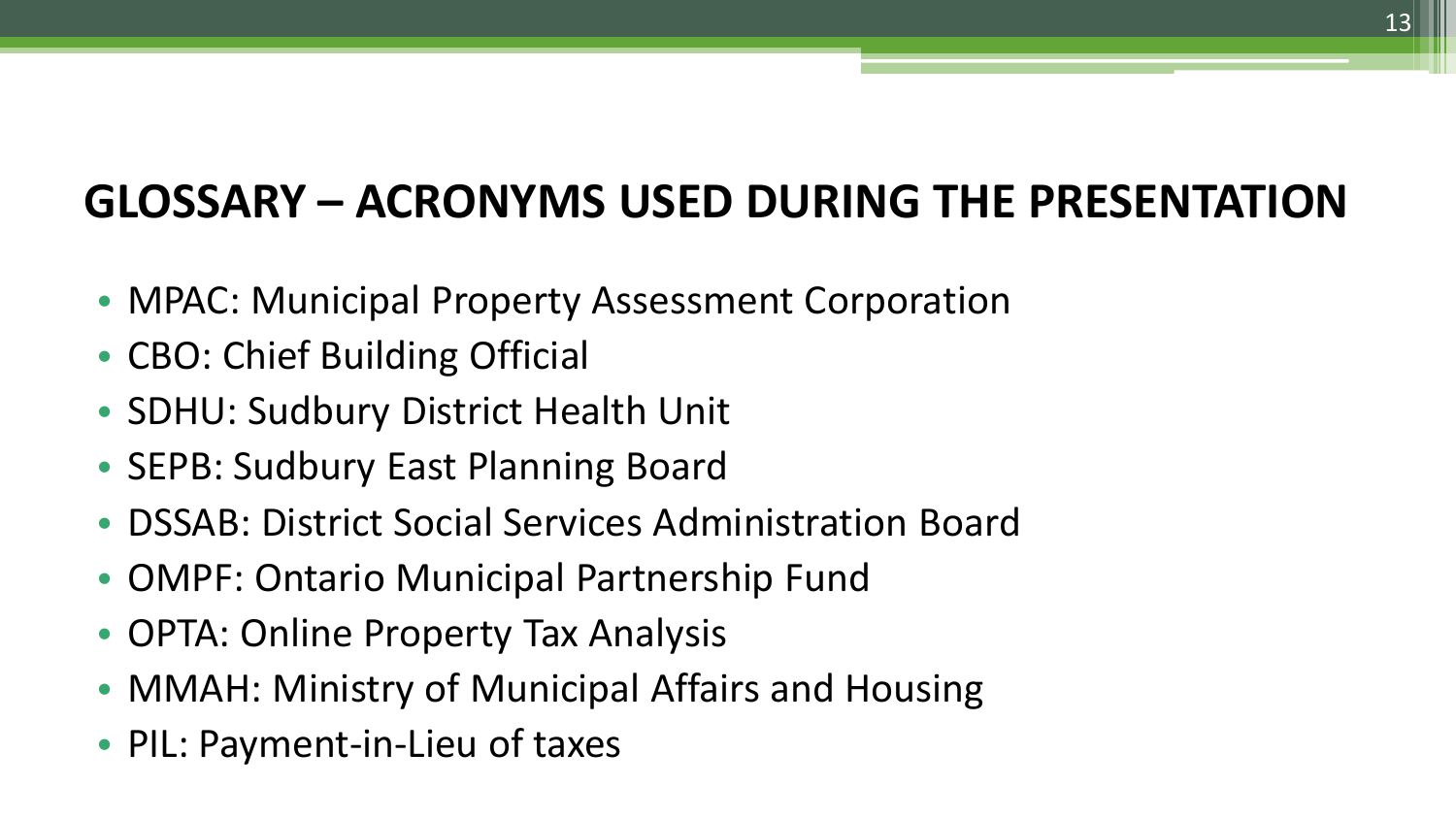#### **Presentation Outline**

- Part 1: 2016 Budget Allocation Education Excluded
- Part 2: Residential Tax Rate and Education Rate Comparison
- • Part 3: 2016 Residential Tax Rate and Education Rate Comparison in the Sudbury Area
- Part 4: Municipal Tax Breakdown Ward 1, Ward 2, Provincial Parks and Railway
- Part 5: 2016 Budget Expenses with Fixed Costs (40.811%) Removed
- Part 6: Tax Balance as per 2016 budget
- Part 7: Taxation, User Fees, Rents and Miscellaneous Revenues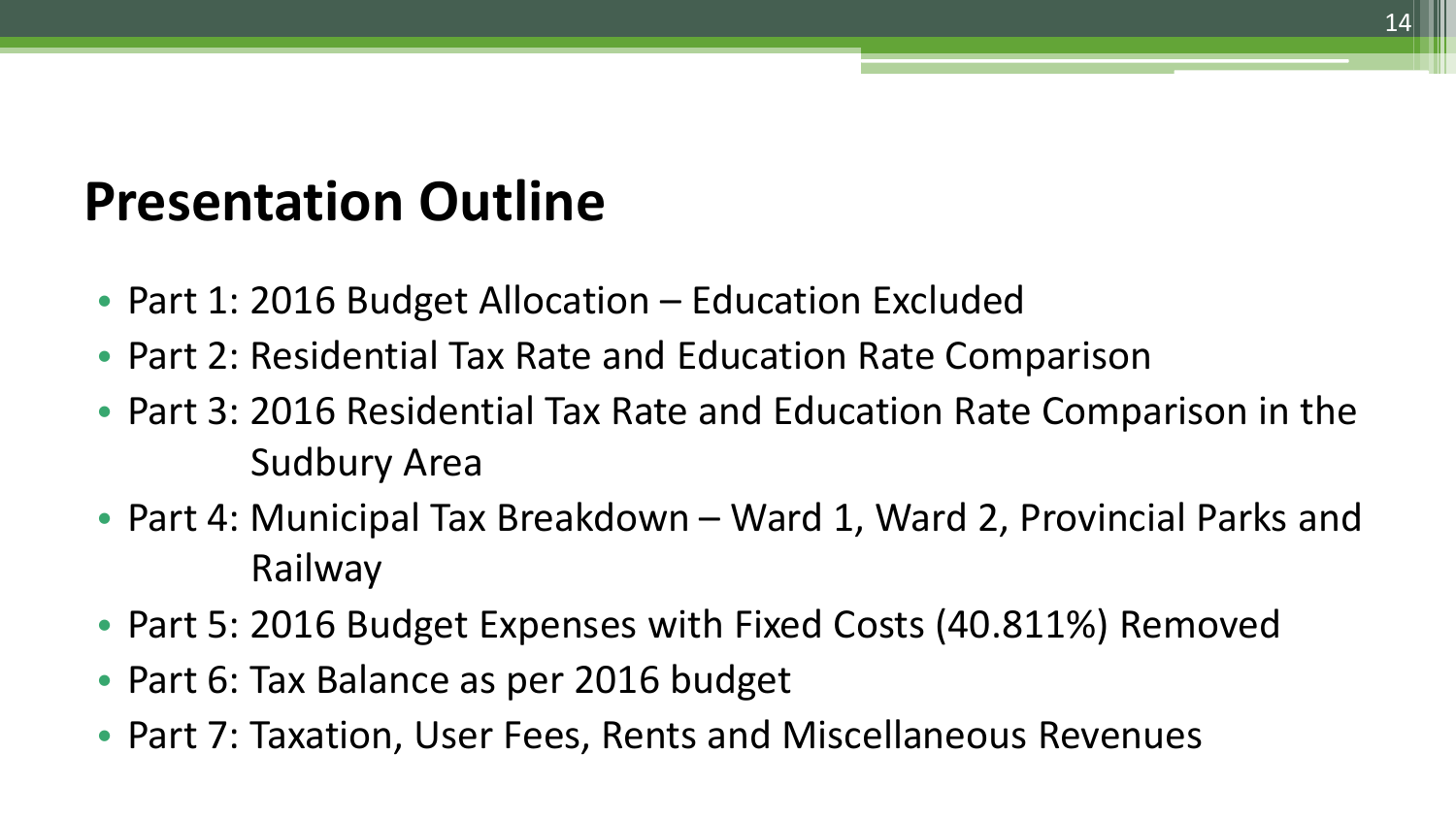#### Part 1: 2016 Budget Allocation – Education Excluded



• • •



**68%: \$592,041** 

**2%: \$16,000 SDHU DSSAB 2%: \$14,393** 

Chart# 1A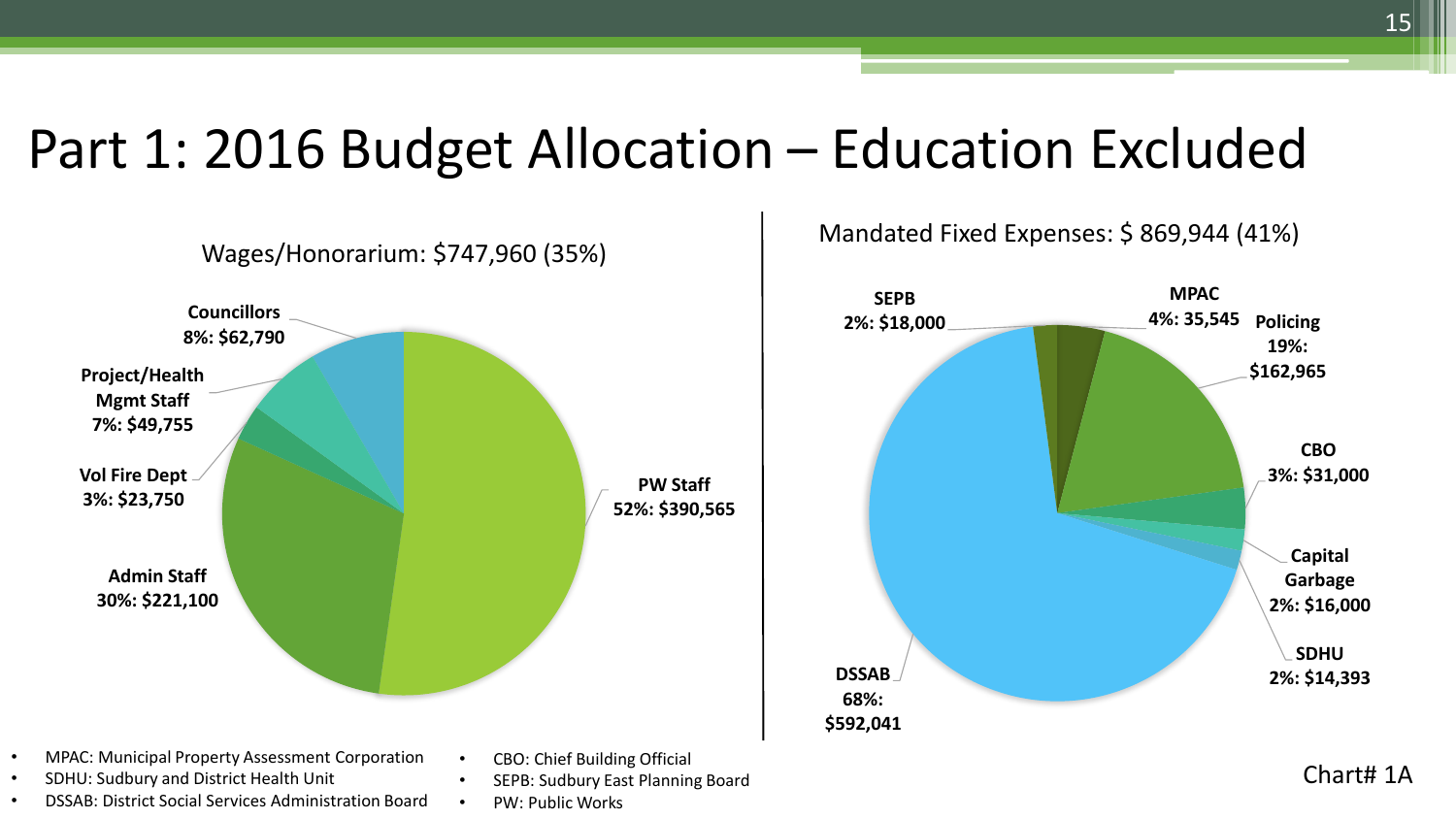# **KEY NOTES**

- POLICING 7.6% of the budget allocation: Beginning 2015, our OPP cost is increasing by \$40,000 per year for 5 years - **\$40,000 PER YEAR REPRESENTS A 2% INCREASE IN OUR TAX RATE**
- **The Mandated Costs for DSSAB and Policing amounts to 87% of the total fixed expenses.**
- The Fixed Costs (41%) and the Staff Wages and Council Honorarium (35%) totals 76% of the revenues generated by taxes only, which leaves **24% for the operating costs of the Municipality.**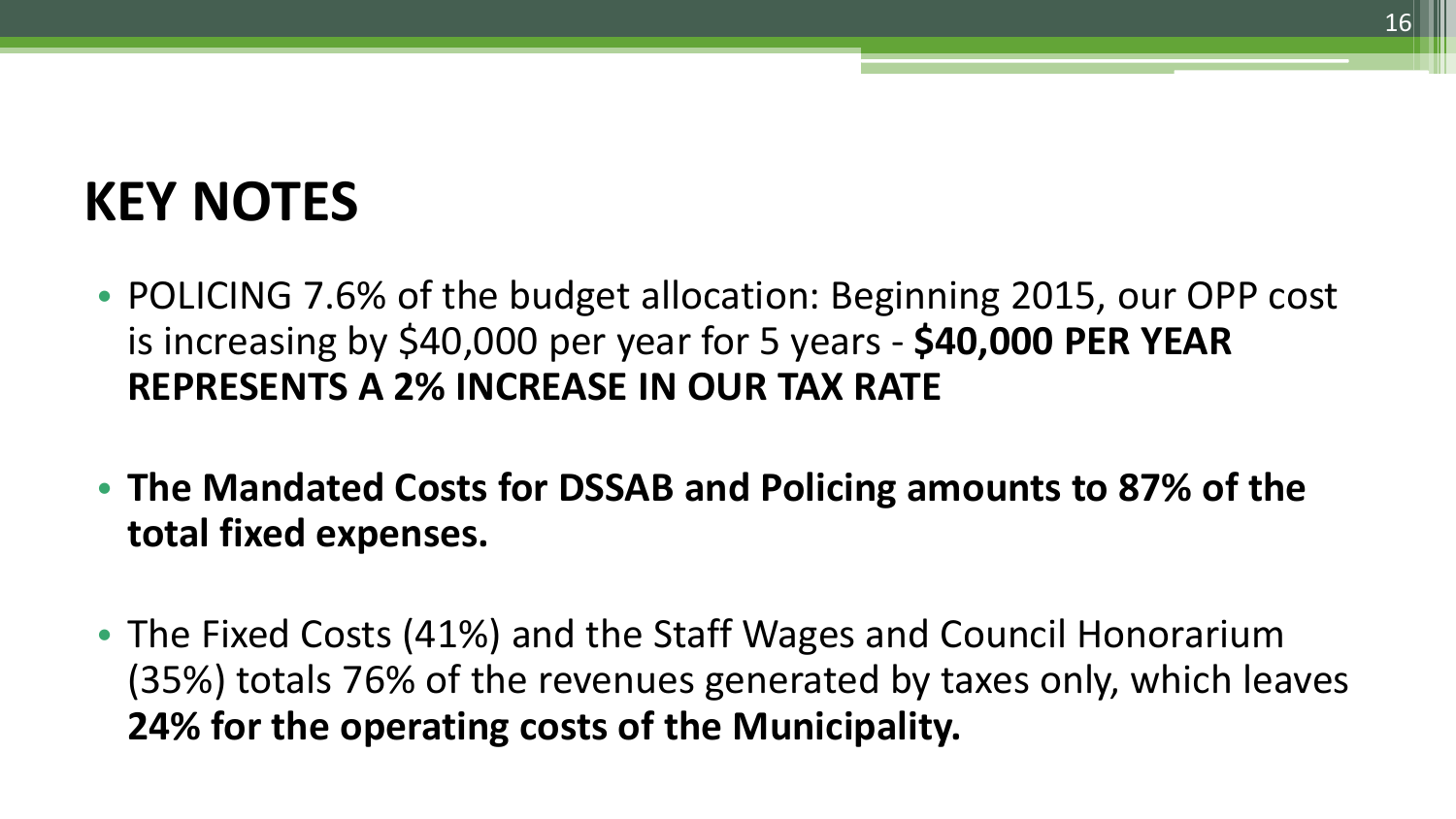# Part 2: Residential Tax Rate and Education Rate Comparison **TAX BILL BREAKDOWN:**

Based on \$157,000 (median as per OPTA is specific to Killarney) of assessment for Residential Class:

**\$ 1,463.17** Total Tax Bill **(\$ 295.16)** Education **(\$ 476.68)** Fixed Costs **\$ 691.33** 

**Therefore, all that is left for the operational expenses from this tax bill is \$ 691.33. Equivalent to 47.25% of the total tax bill!**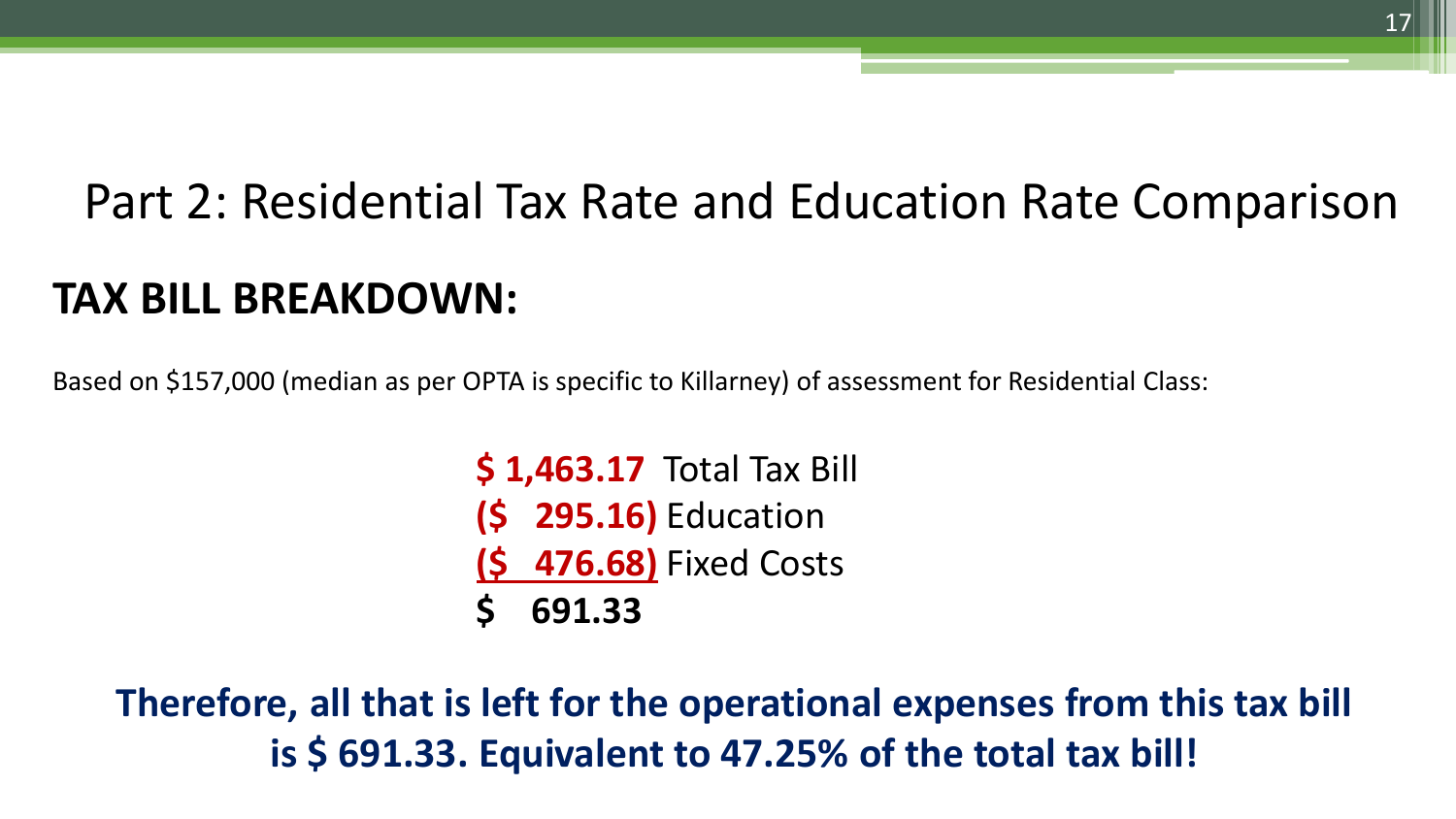#### Part 2: Residential Tax Rate and Education Rate Comparison



Chart# 2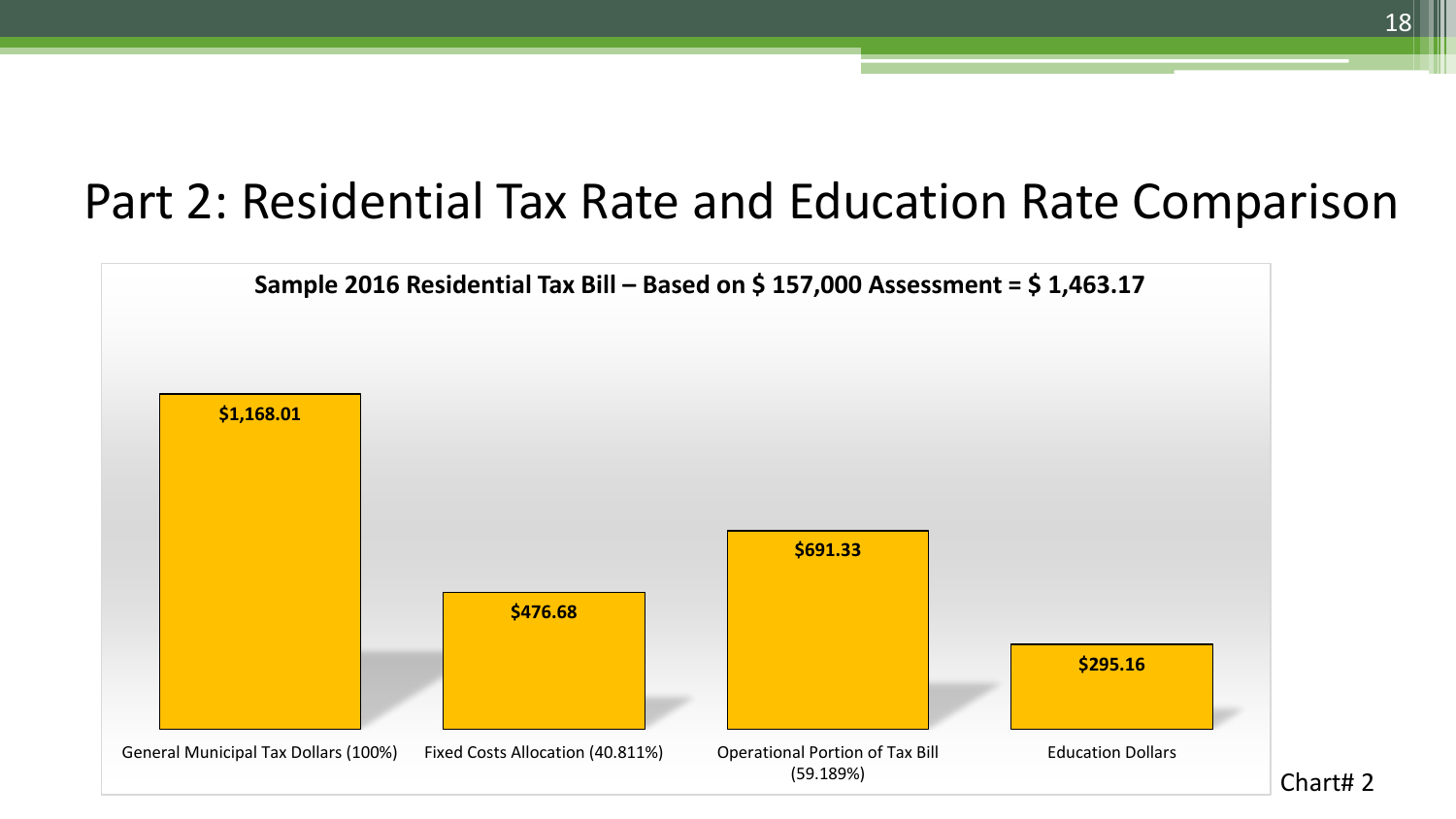#### Part 2: Residential Tax Rate and Education Rate Comparison



Chart# 2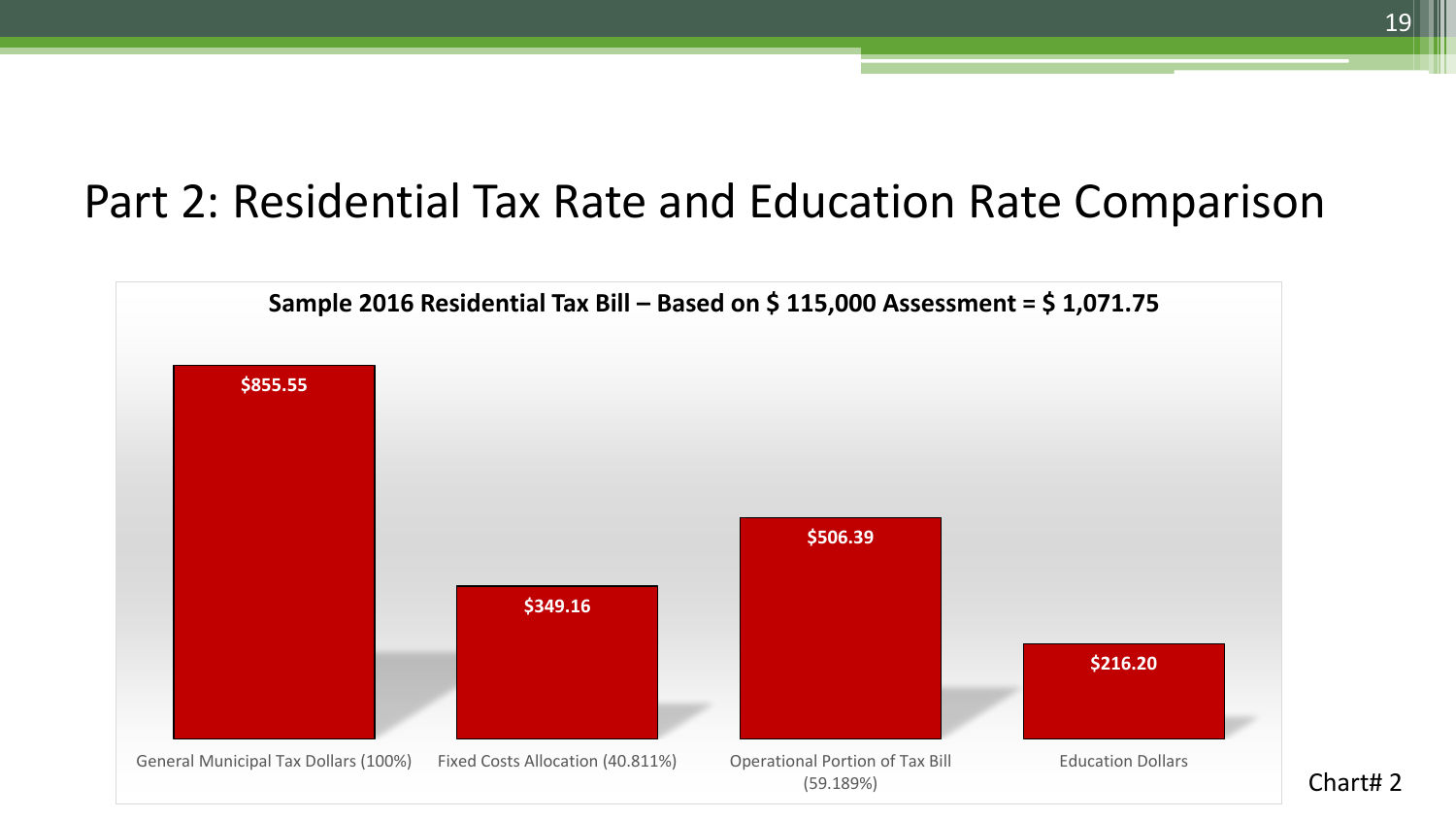#### Part 2: Residential Tax Rate and Education Rate Comparison

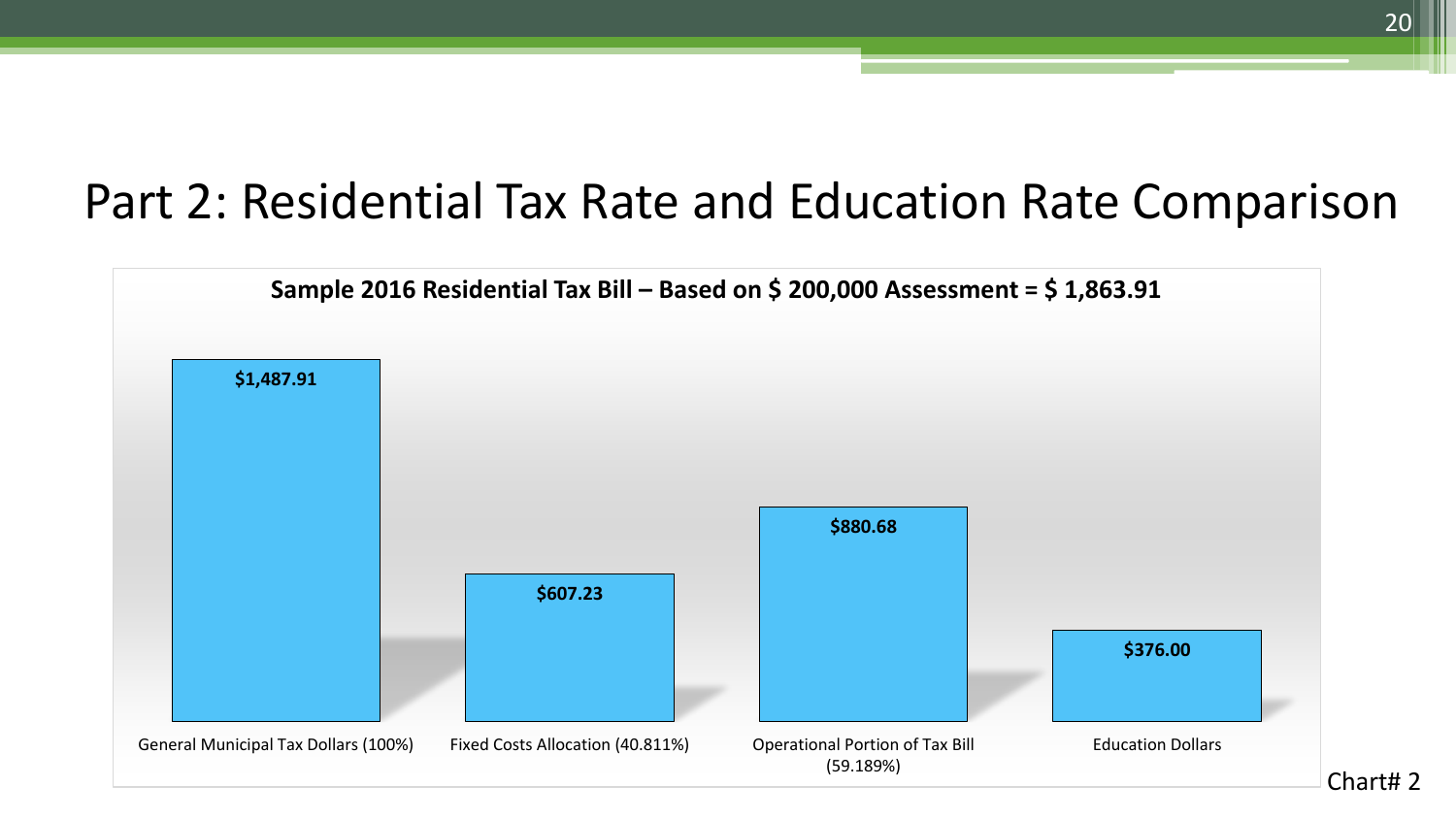### **KEY NOTES**

 **A Tax Bill OF \$ 1,463.17 is distributed as follows (including Education):**

20.17% to education boards as directed by ratepayer's school support

32.58% to fixed costs, includes education portion

47.25% to 2016 operational expenses, includes education portion

 **The same Tax Bill without education on the amount of \$ 1,168.01 is distributed as follows:** 

40.811% to fixed costs

59.189% to 2016 municipal operation expenses

Municipal Portion Cost per Month contributing to the Operation of the Municipality:

- On a \$115,000 of assessment, a ratepayer contributes **\$ 42.20 per month or \$ 506.39 per year**
- On a \$157,000 of assessment, a ratepayer contributes **\$ 57.61 per month or \$ 691.33 per year**
- On a \$200,000 of assessment, a ratepayer contributes **\$ 73.39 per month or \$ 880.68 per year**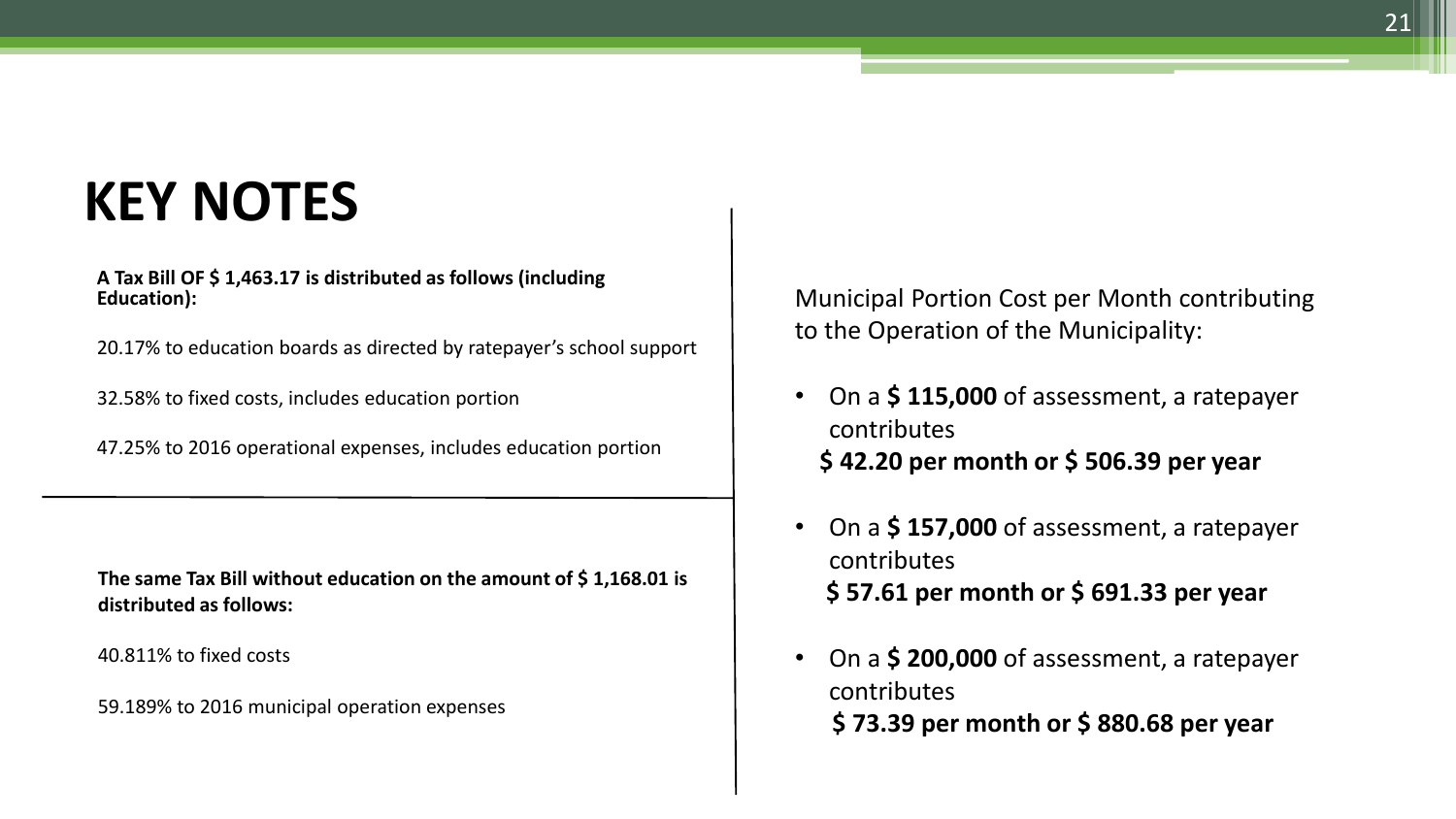#### Part 3: 2016 Residential Tax Rate and Education Rate Comparisons in the Sudbury Area

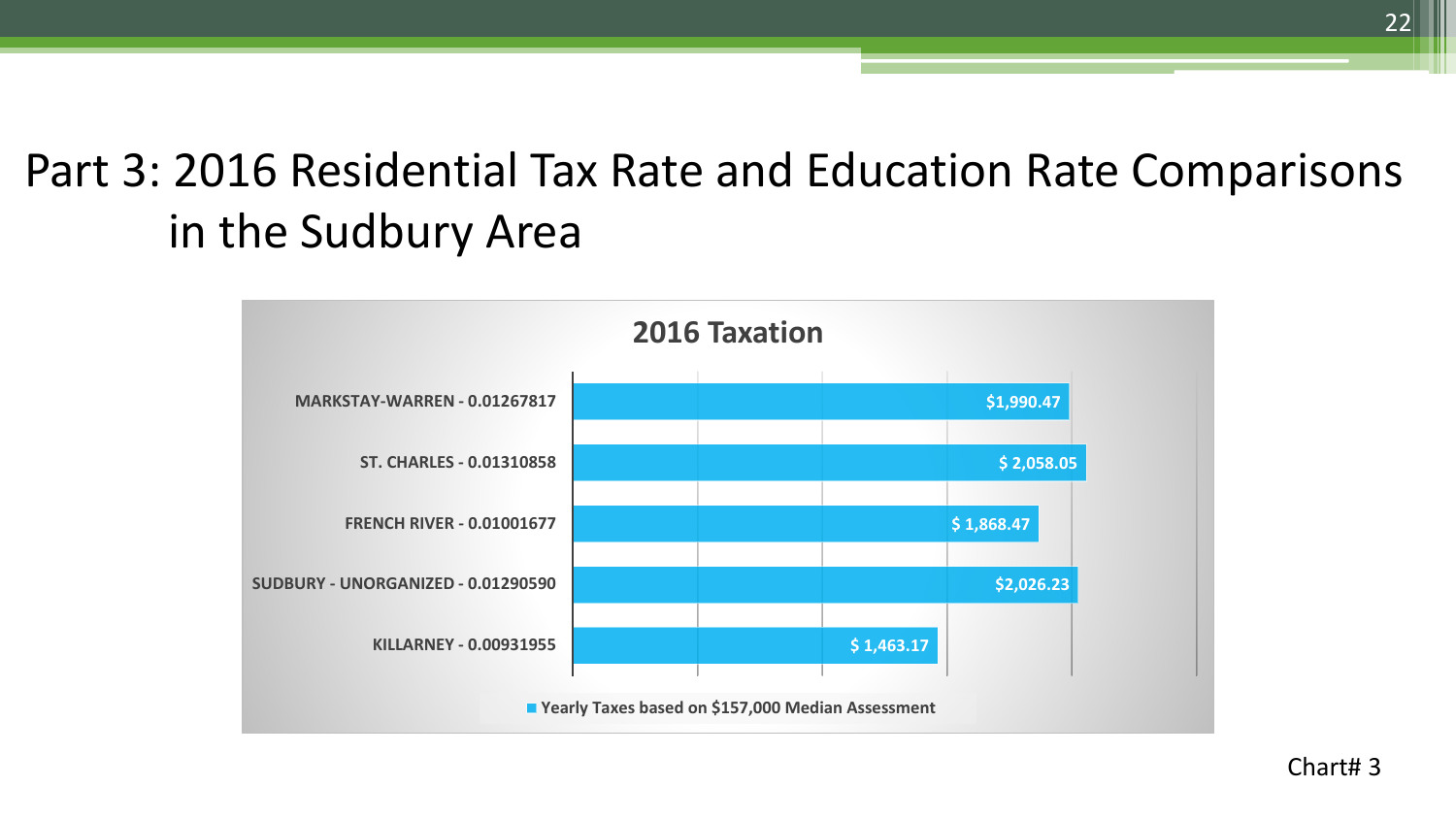### **KEY NOTES**

#### **2016 Taxation per \$157,000 of Median Assessment:**

| \$1,990.47 |
|------------|
| \$2,058.05 |
| \$1,868.47 |
| \$2,026.23 |
| \$1,463.17 |
|            |

#### **Comparisons of tax rates to Killarney's rates:**

Markstay-Warren's taxes are 36.04% or \$527.30 higher

St. Charles' taxes are 40.66 % or \$594.88 higher

French River's taxes are 27.70 % or \$405.30 higher

Sudbury – Unorganized's taxes are 38.48% or \$563.06 higher

**The main reason for Killarney's lower tax rate is due to the provincial parks and railway, being one third of our tax revenues (\$701,574.84) in 2016.**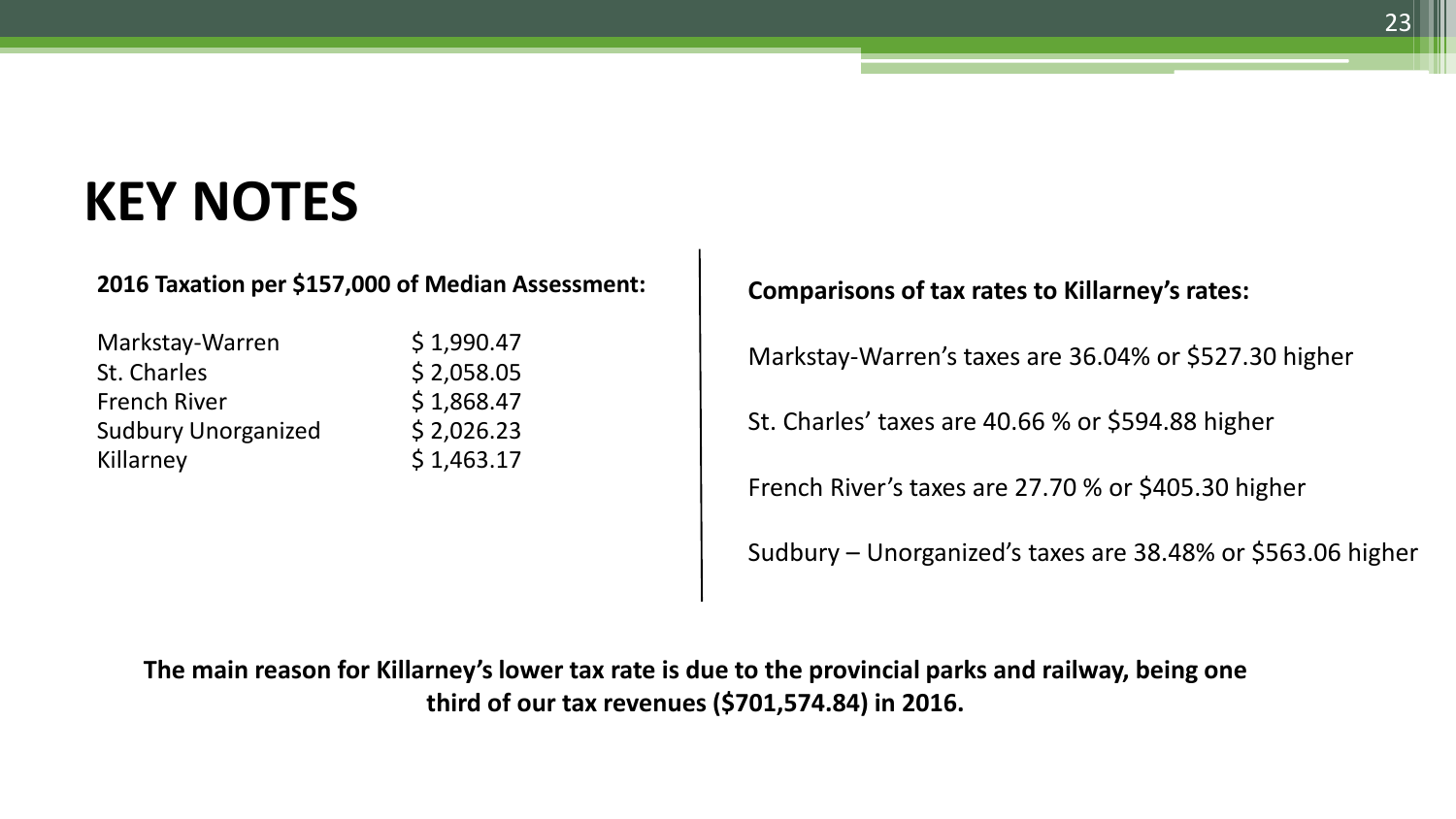#### Part 4: Municipal Tax Breakdown – Ward 1, Ward 2, Provincial Parks and Railway

**2016 Municipal Tax Revenue - Separating Provincial Parks - No Education** 



24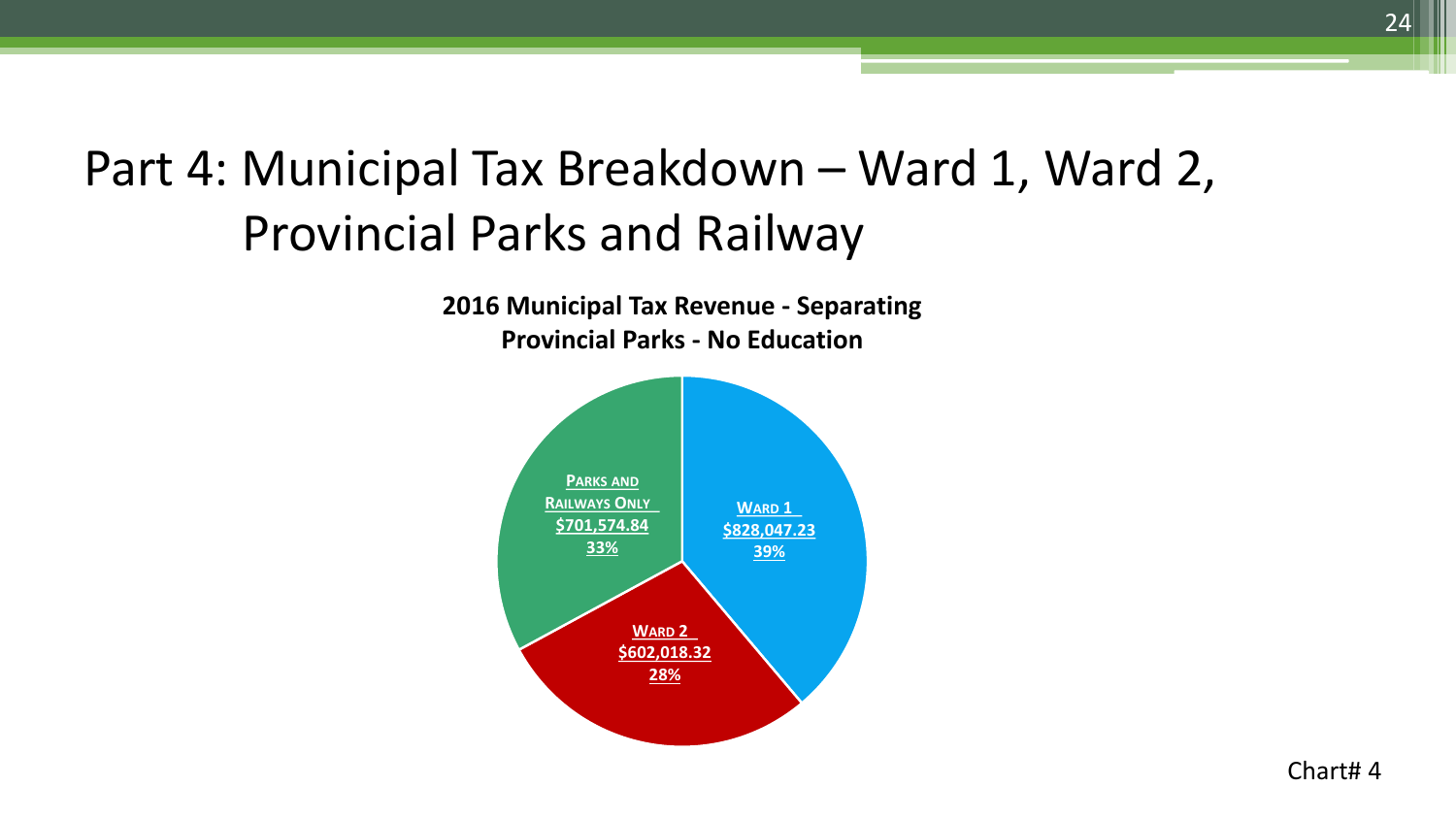### **KEY NOTES**

 Provincial parks are **not included** in the distribution of the expenses and tax generated revenues. Therefore, the percentage allocation to the wards are as follows;

 **Ward 1: 57.90%**  (Total of Revenues Ward 1 - \$ 828,047.23 / Total of Taxation Revenues for Ward 1 and 2 - \$ 1,430,065.55)

 (Total of Revenues Ward 2 - \$ 602,018.32 / Total of Taxation Revenues for Ward 1 and 2 - \$ 1,430,065.55) **Ward 2: 42.10%** 

 The next portion of the presentation provides the costing and revenues for Ward 1 and Ward 2 without the provincial parks and railways to show the effect that the parks and railway have on the municipality.

Please see attached 2016 Assessment Values chart.

| <b>Ward 1 Tax Revenues:</b> | \$828,047.23   |
|-----------------------------|----------------|
| <b>Ward 2 Tax Revenues:</b> | \$602,018.32   |
| <b>TOTAL TAX REVENUES</b>   | \$1,430,065.55 |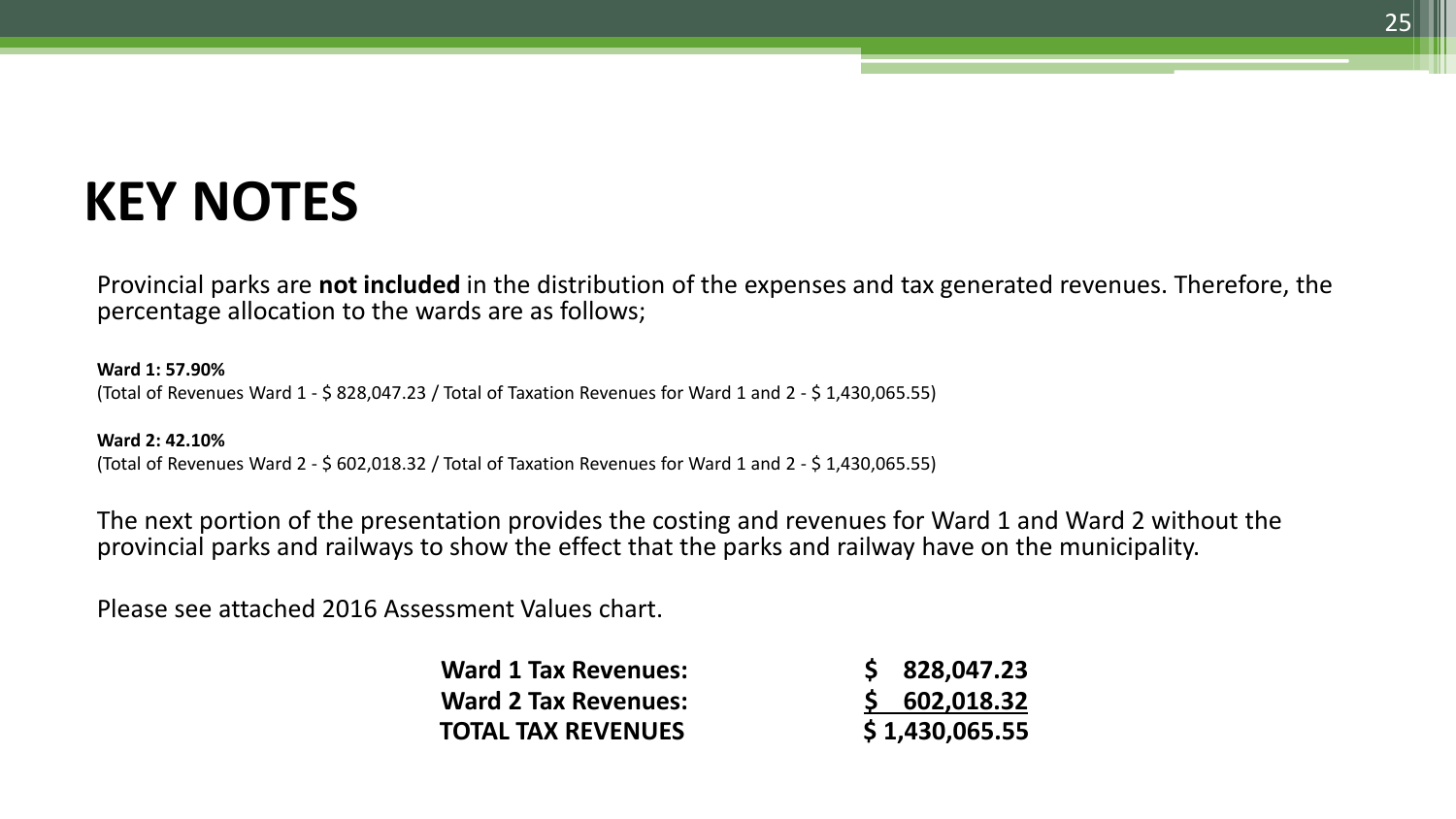#### Part 5: 2016 Budget Expenses with Fixed Costs (40.811%) Removed

| Ward 1                                                                                                                                                           |                                                                                                                   | Ward 2                                                                                                                                                                  |                                                                                                          |
|------------------------------------------------------------------------------------------------------------------------------------------------------------------|-------------------------------------------------------------------------------------------------------------------|-------------------------------------------------------------------------------------------------------------------------------------------------------------------------|----------------------------------------------------------------------------------------------------------|
| <b>Tax Revenues</b><br><b>Fixed Costs</b><br><b>Balance of Revenues</b><br>Revenues (Grants, Rents, Misc Revenues)<br>Expenses - Operational<br><b>Shortfall</b> | \$828,047.23<br><u>(\$ 337,934.36)</u><br>\$490,112.87<br>\$1,093,521.08<br>(51,920,993.68)<br>337,359.73)<br>(\$ | <b>Tax Revenues</b><br><b>Fixed Costs</b><br><b>Balance of Revenues</b><br>Revenues (Grants, Rents, Misc Revenues)<br><b>Expenses - Operational</b><br><b>Shortfall</b> | \$602,018.32<br><u>(\$245,689.70)</u><br>\$356,328.62<br>\$309,514.92<br>(5743, 737.32)<br>(5 77,893.78) |
| <b>Provincial Parks and Railway</b>                                                                                                                              |                                                                                                                   | Total:<br><b>Shortfall Ward 1:</b>                                                                                                                                      | $(S\,337,359.73)$                                                                                        |
| Revenues (Municipal Tax Dollars)<br>Expenses (Fixed costs)                                                                                                       | 701,574.84<br>286,321.33)<br>(S                                                                                   | <b>Shortfall Ward 2:</b><br><b>Total Shortfall</b>                                                                                                                      | $(5\ 77,893.78)$<br>(5415, 255.13)                                                                       |
| <b>Net Revenues</b>                                                                                                                                              | 415,253.51                                                                                                        | <b>Revenues Parks and Railway:</b><br>Less Shortfall (above)<br><b>Difference</b>                                                                                       | \$415,253.51<br>$($ \$415,255.13)<br>(\$<br>(1.62)                                                       |
| Chart# 5, 5A, 5B, 6A, 6B, 6C, 7 and 11                                                                                                                           |                                                                                                                   |                                                                                                                                                                         |                                                                                                          |

26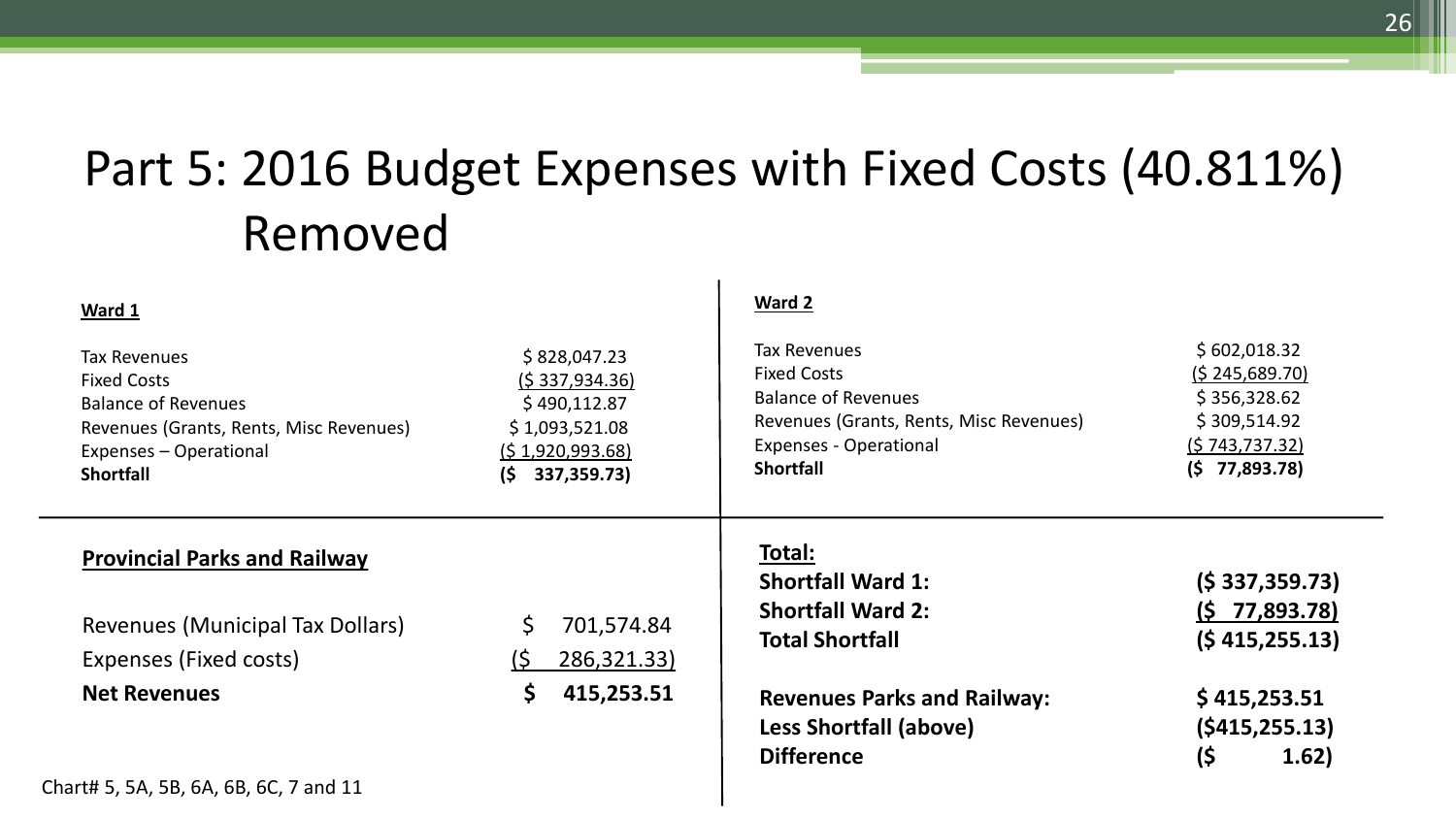# **KEY NOTES**

- The Provincial Parks and Railways contribute to the required taxation revenues to offset the shortfall in both wards.
- If not for the Parks and Railways, our taxation revenues would be required to increase by approximately 32.91%.
- Our OMPF grant has been decreasing by approximately \$40,000 per year which represents a 2% increase in our tax rate. Further, there have been yearly increases of approximately 2% to policing cost. These two items alone represent an additional 4% increase to the Municipality.

 $27$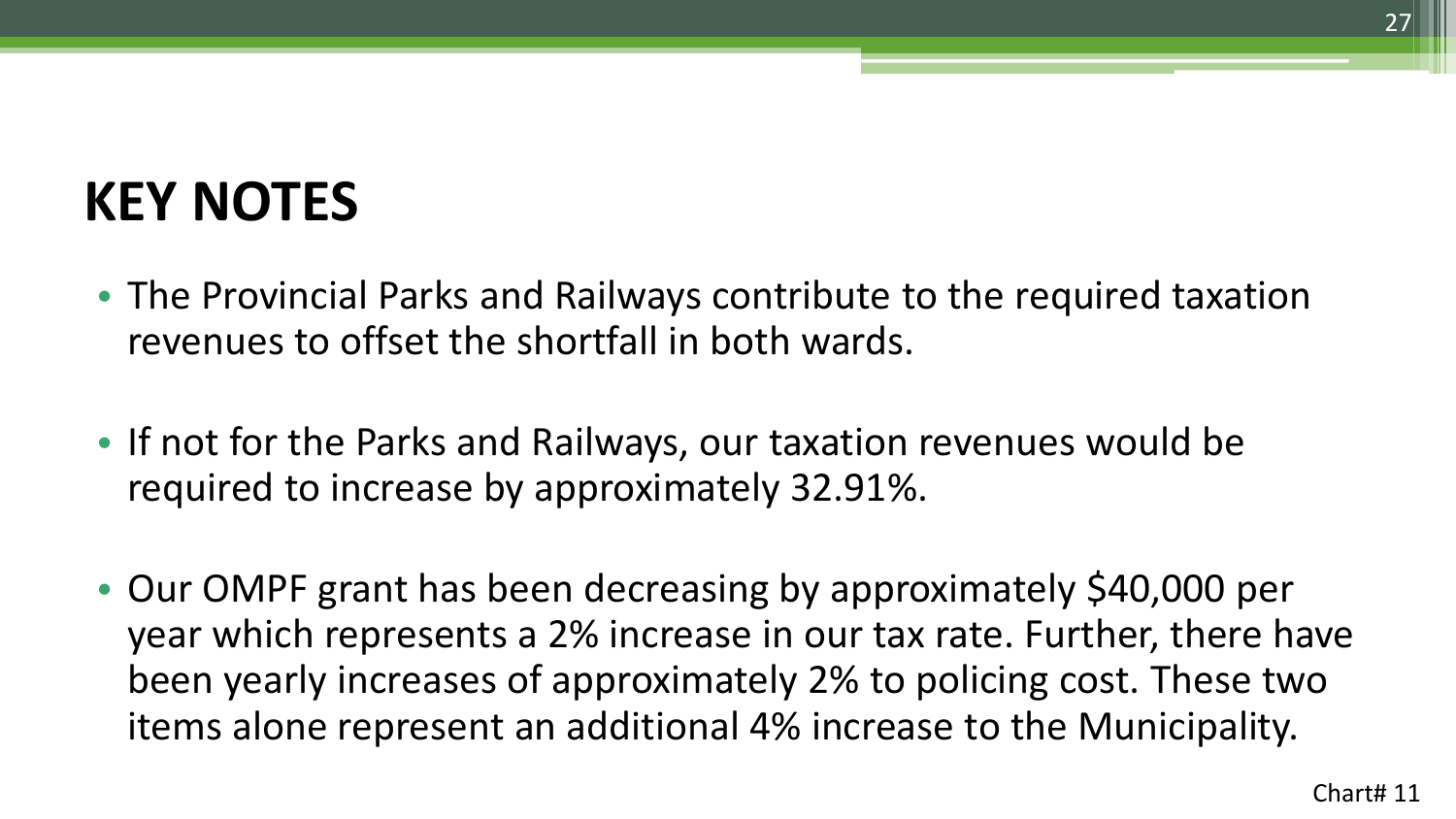# Part 6: Tax Balance as per 2016 budget

- Total of 2016 Budget balances to the 2016 Approved budget
	- Allocated Expenses, including Fixed and Operational costs: **\*\$ 4,037,000**
	- Total 2016 Budget (Chart# 9): **\$ 4,037,001**
	- **DIFFERENCE OF \$1.00 DUE TO ROUNDING**

 **\* The 2016 Budget Balance includes \$ 502,325 for water and sewer fees which are collected from users only** 

- Tax Revenues balances to the 2016 By-law# 2016-19 adopting 2016 tax rates
	- Total Municipal Tax Revenues, including both Wards, Provincial Parks and Railways:
	- **\$ 2,131,640.39** Total General Municipal, included in By-Law minus the Education tax portion: **\$ 2,131,640.32**
	- **DIFFERENCE OF \$ 0.07 DUE TO ROUNDING**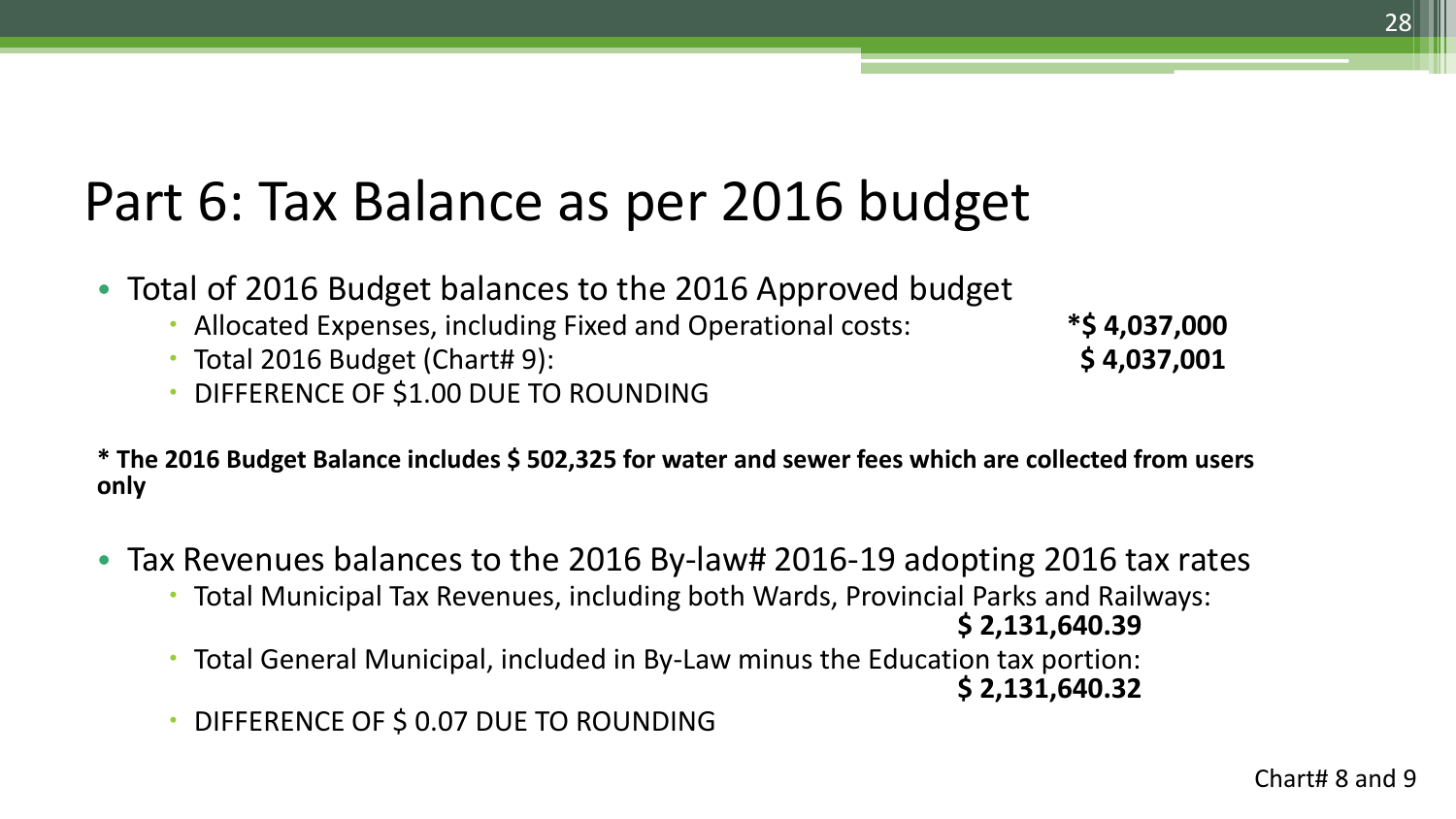#### Part 7: Taxation, User Fees, Rents and Miscellaneous Revenues (Less Grant Revenues)

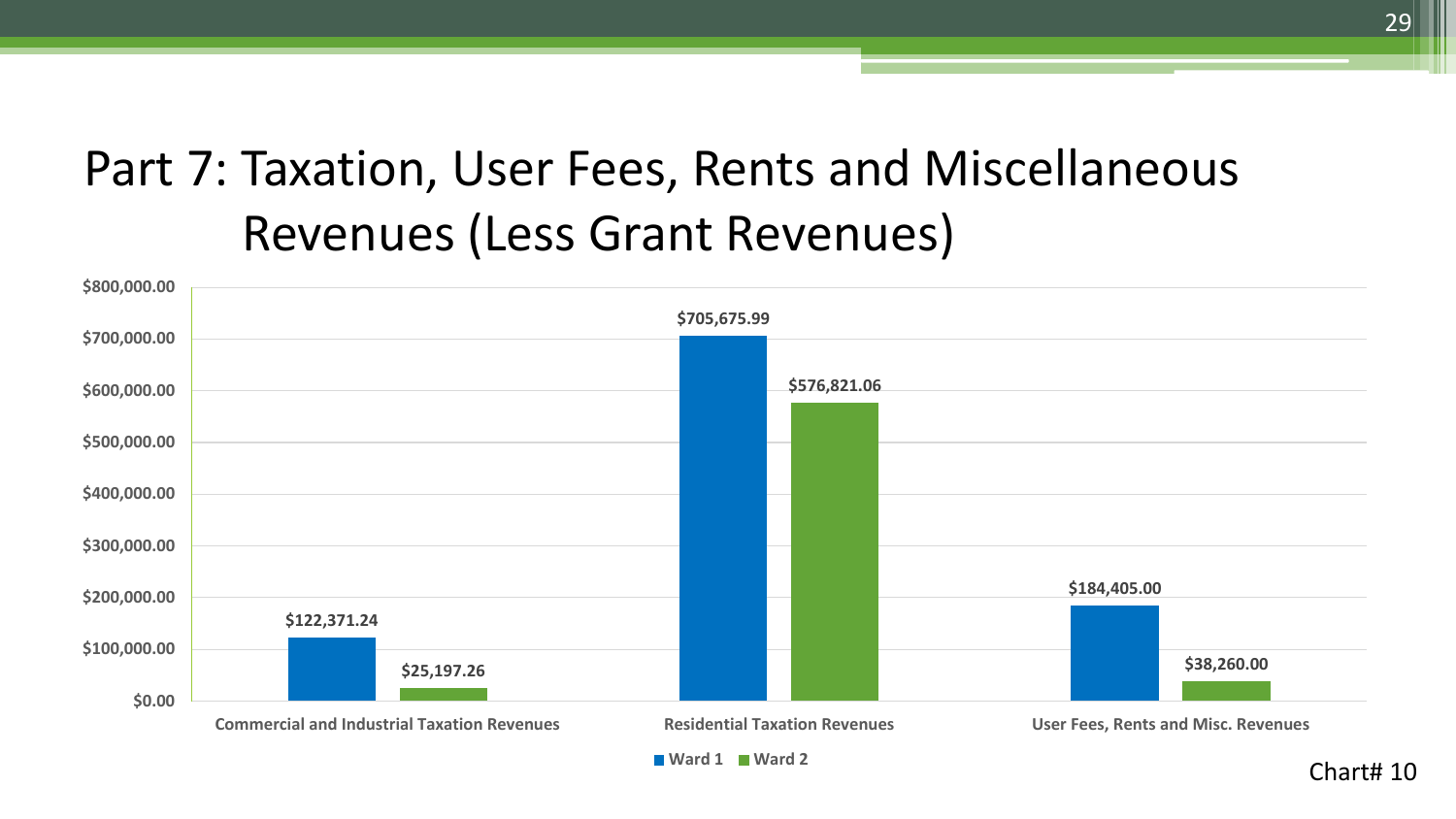#### **2016 Taxation, User Fees, Rents and Miscellaneous Revenues**

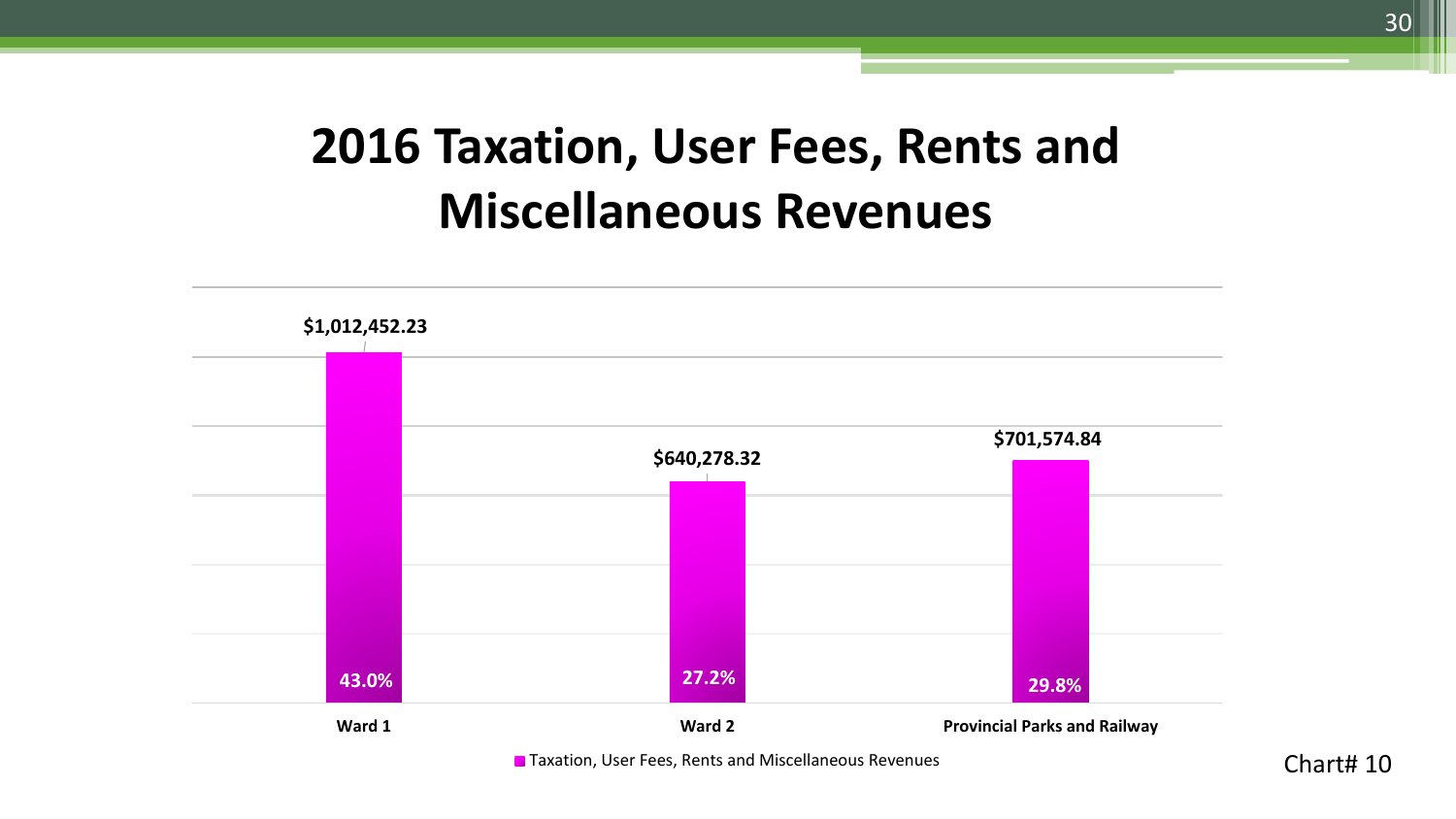#### **KEY NOTES**

User Fees, Rents and Miscellaneous Revenues Generated per Ward:

**Ward 1: \$ 184,405 Ward 2: \$ 38,260 TOTAL: \$ 222,665**

The above revenues are currently shared by all ratepayers.